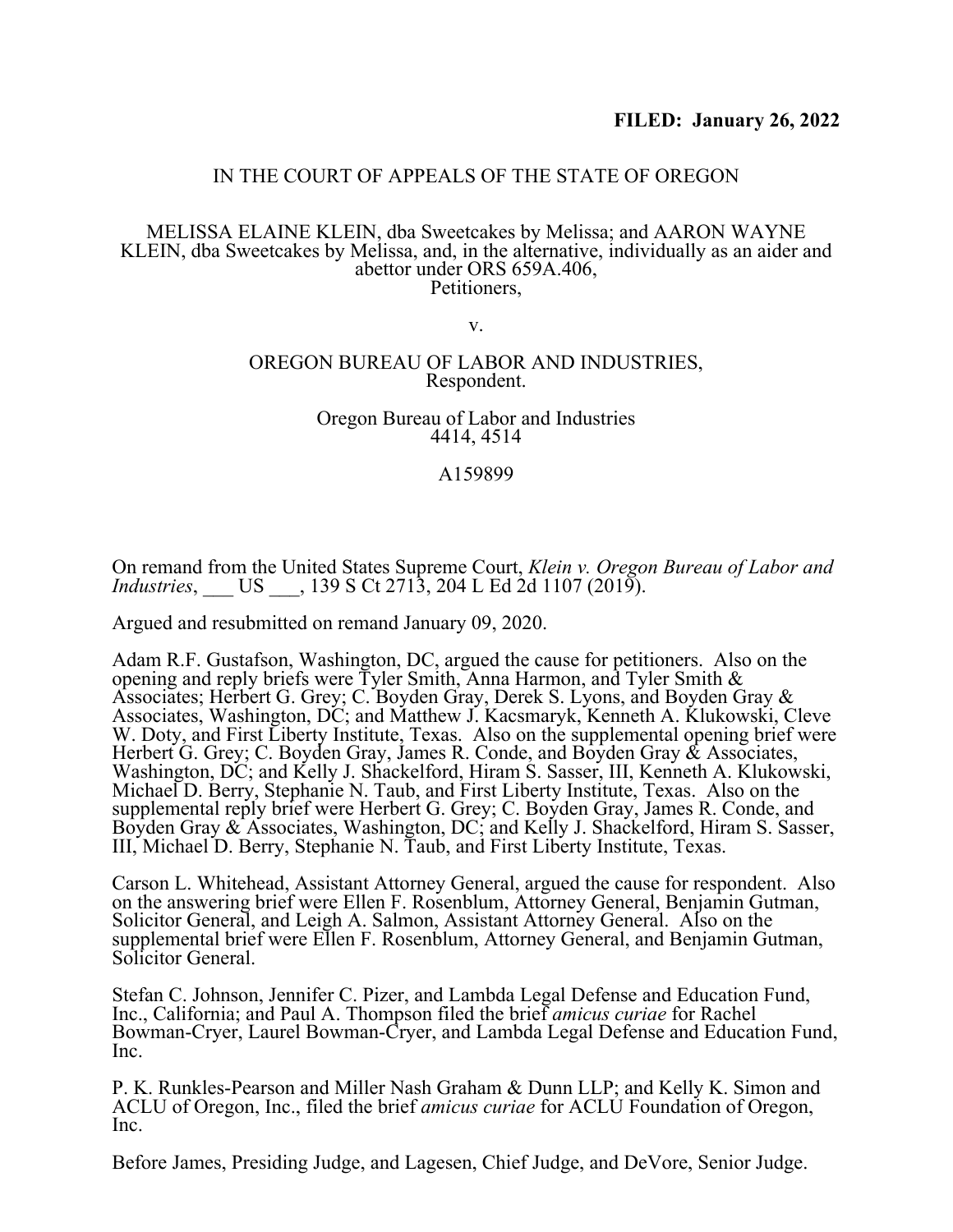LAGESEN, C. J.

Reversed as to BOLI's conclusion that the Kleins violated ORS 659A.409 and the related grant of injunctive relief; reversed and remanded as to damages; otherwise affirmed.

# **DESIGNATION OF PREVAILING PARTY AND AWARD OF COSTS**

Prevailing party: Petitioners

[ ] No costs allowed.

[ ] Costs allowed, payable by

[ ] Costs allowed, to abide the outcome on remand, payable by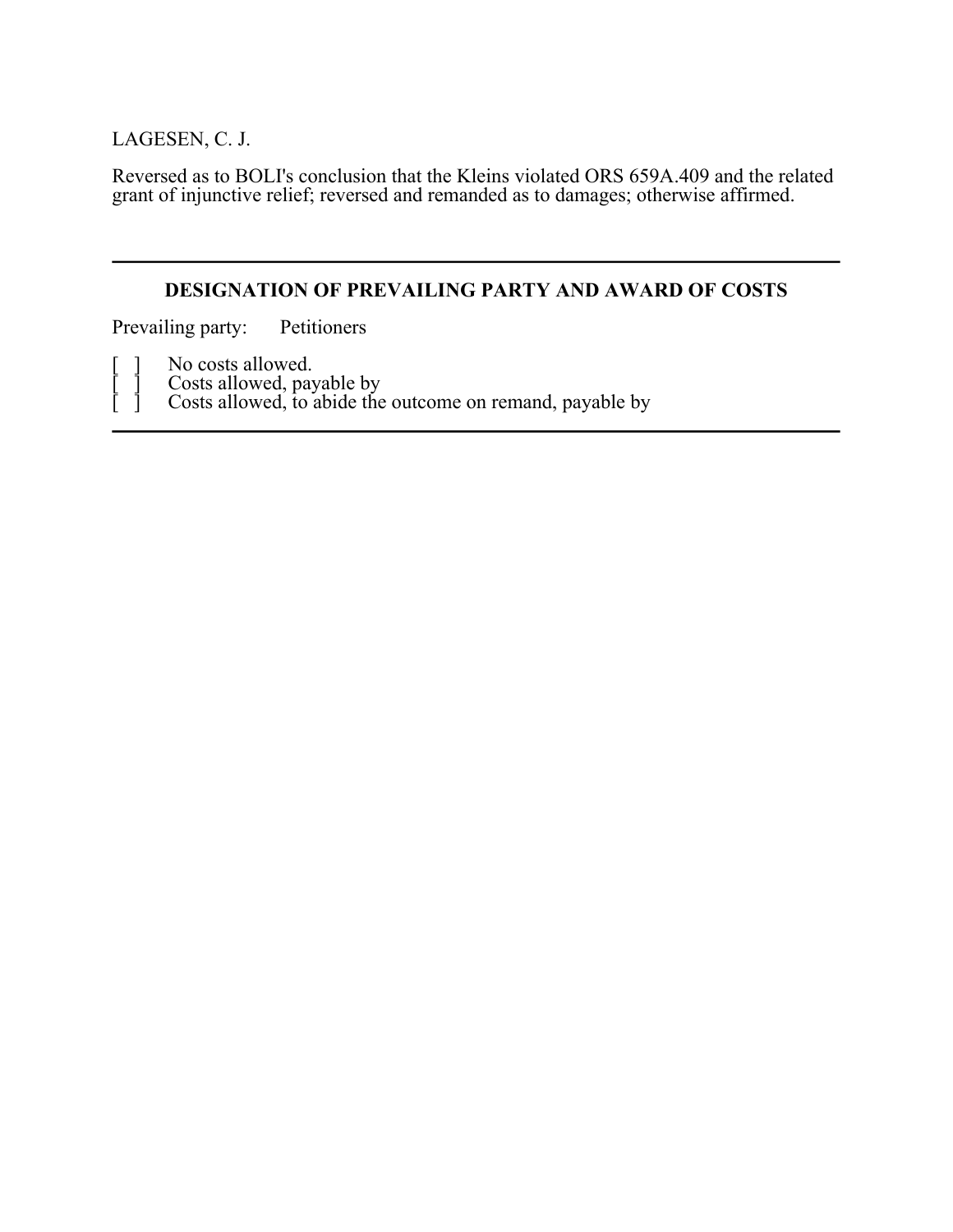1 LAGESEN, C. J.

| $\overline{2}$ | This case is on remand to us from the United States Supreme Court. The                              |
|----------------|-----------------------------------------------------------------------------------------------------|
| $\mathfrak{Z}$ | Court vacated and remanded our previous decision, Klein v. BOLI, 289 Or App 507, 410                |
| $\overline{4}$ | P3d 1051 (2017), rev den, 363 Or 224 (2018) (Klein I), "for further consideration in light          |
| 5              | of Masterpiece Cakeshop, Ltd. v. Colorado Civil Rights Comm'n, 584 US, 138 S Ct                     |
| 6              | 1719, 201 L Ed 2d 35 (2018)." Klein v. Oregon Bureau of Labor and Industries, US                    |
| $\tau$         | __, 139 S Ct 2713, 2713, 204 L Ed 2d 1107 (2019) (Klein II). It subsequently decided                |
| 8              | Fulton v. Philadelphia, US __ , 141 S Ct 1868, 210 L Ed 2d 137 (2021), and                          |
| 9              | petitioners argue that <i>Fulton</i> too requires reconsideration of our prior analysis.            |
| 10             | Given this procedural history, the particular issue before us is whether the                        |
| 11             | Supreme Court's approach to the Free Exercise Clause of the First Amendment to the                  |
| 12             | United States Constitution in <i>Fulton</i> and <i>Masterpiece Cakeshop</i> calls into question our |
| 13             | previous determinations that (1) petitioner Aaron Klein, who operates a bakery,                     |
| 14             | unlawfully discriminated against complainants Rachel and Laurel Bowman-Cryer based                  |
| 15             | on their sexual orientation, in violation of ORS 659A.403, when he refused to provide               |
| 16             | them with a wedding cake because of his religious beliefs about marriage of couples of              |
| 17             | the same sex; (2) the Free Exercise Clause does not bar the enforcement of that statute             |
| 18             | against Aaron; and (3) the Bureau of Labor and Industries (BOLI) permissibly awarded                |
| 19             | noneconomic damages to Rachel and Laurel based in part on a conversation about faith                |
| 20             | between Aaron and Rachel's mother, Cheryl McPherson, that, according to BOLI's                      |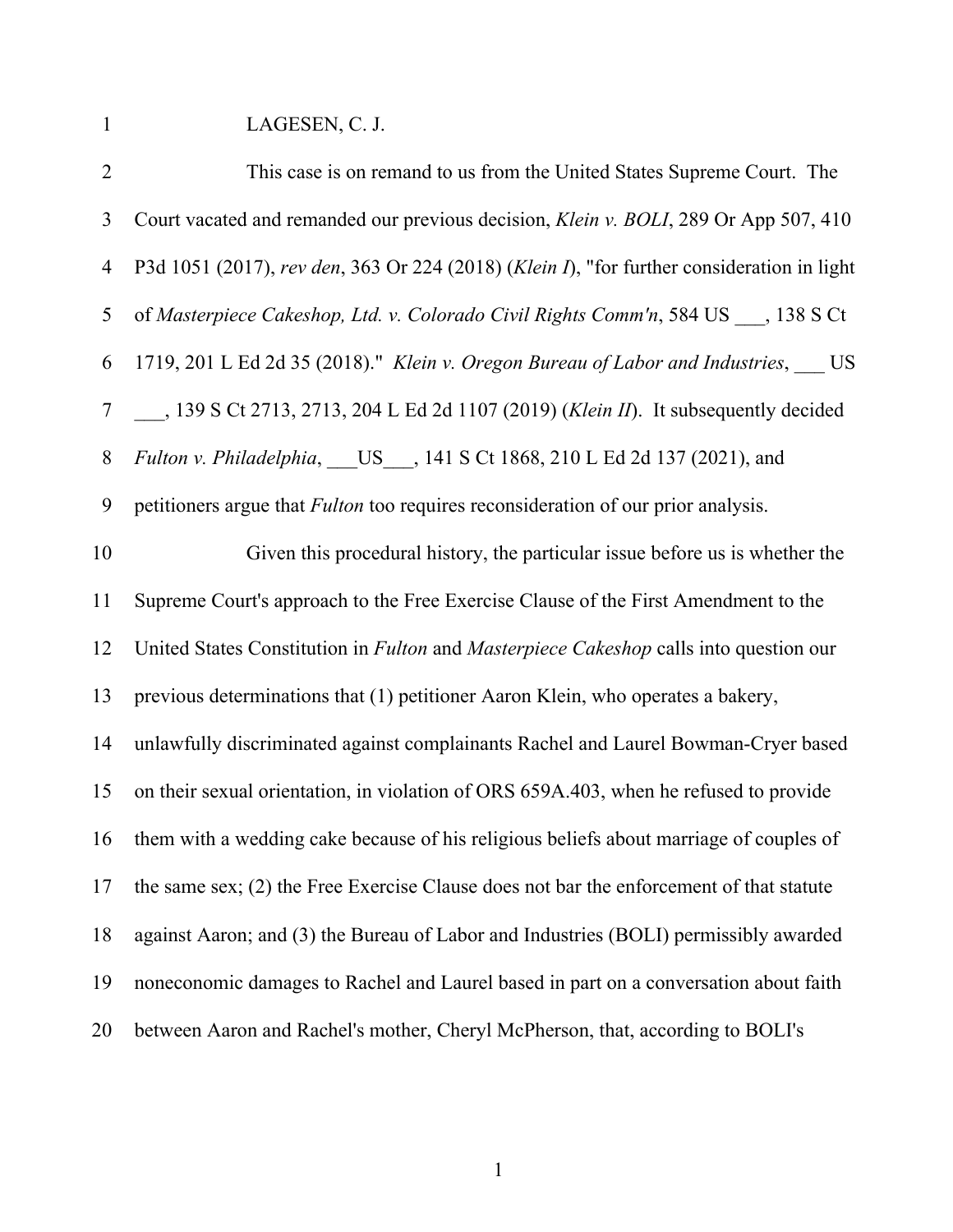1 factual findings, Cheryl recounted inaccurately to Rachel and Laurel.<sup>1</sup>

| $\overline{2}$ | Ultimately, we reaffirm our prior decision except insofar as it upheld the                 |
|----------------|--------------------------------------------------------------------------------------------|
| 3              | damages award. Specifically, we adhere to our prior decision upholding BOLI's              |
| 4              | determinations that Aaron unlawfully discriminated against the Bowman-Cryers based on      |
| 5              | sexual orientation, in violation of ORS 659A.403, and concluding that neither the state    |
| 6              | constitution nor the federal constitution precludes the enforcement of the statute against |
| 7              | Aaron, even though the enforcement of the statute burdens Aaron's practice of his faith.   |
| $8\,$          | We reach a different conclusion with respect to our prior affirmance of BOLI's             |
| 9              | noneconomic damages award.                                                                 |
| 10             | In so doing, we conclude that <i>Fulton</i> does not displace our previous                 |
|                |                                                                                            |
| 11             | conclusion that ORS 659A.403 is a generally applicable and neutral law and,                |
| 12             | consequently, that, under Employment Div., Dept. of Human Resources of Ore. v. Smith,      |
| 13             | 494 US 872, 110 S Ct 1595, 108 L Ed 2d 876 (1990), the Free Exercise Clause does not       |
| 14             | preclude its enforcement even where, as here, a person's failure to comply with the law    |
| 15             | stems from the person's adherence to faith obligations. We conclude further, though,       |
| 16             | that, when viewed in the light of Masterpiece Cakeshop, BOLI's handling of the damages     |

<sup>1</sup> In our prior decision, we also concluded that BOLI erred when it determined that petitioners Aaron and Melissa Klein violated a different statute, ORS 659A.409, through statements that they made after Aaron refused to supply the Bowman-Cryers with a wedding cake. No party suggests that the Supreme Court's recent decisions displace that aspect of our previous decision.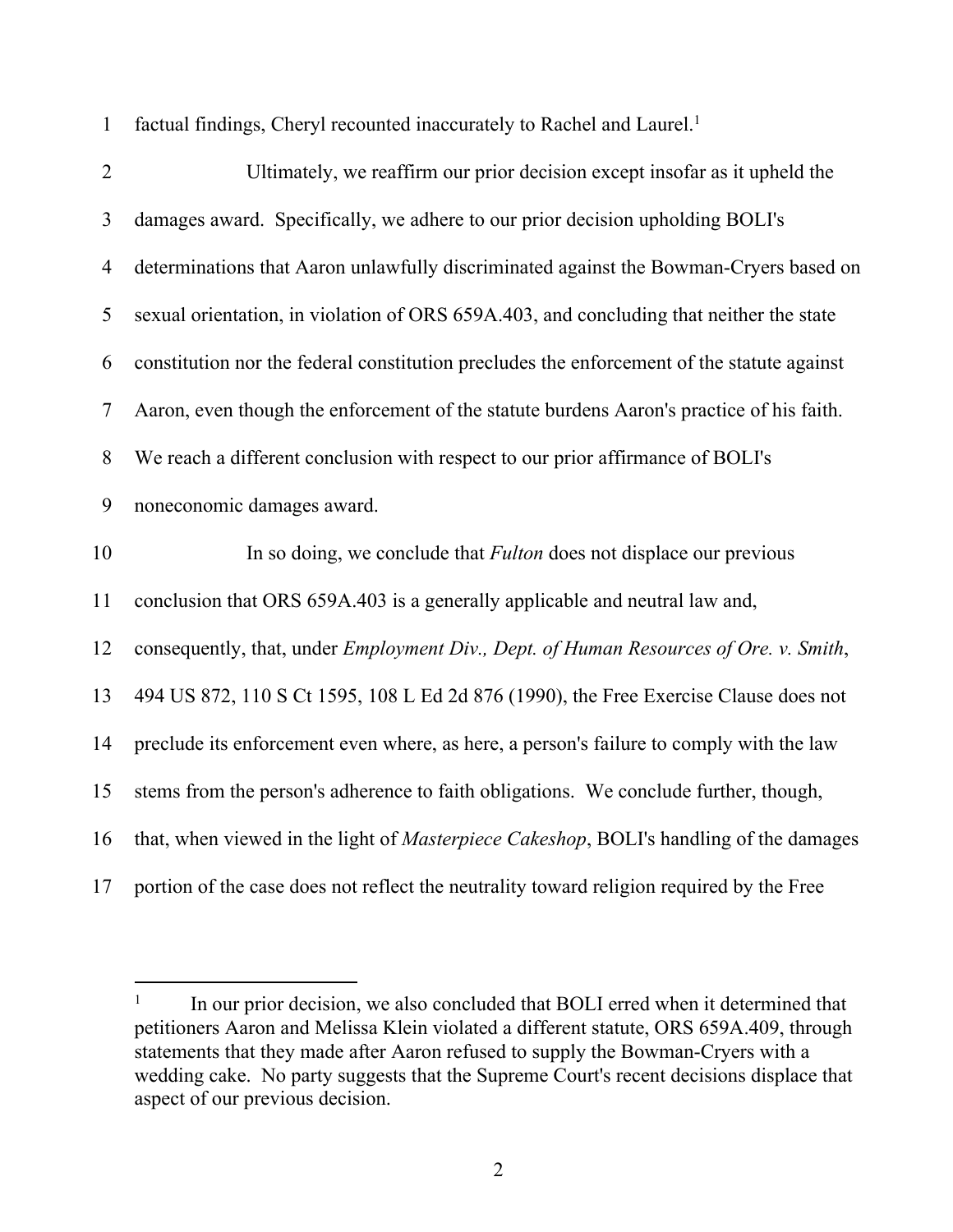1 Exercise Clause. We therefore set aside the damages portion of the order and remand for 2 further proceedings related to remedy.

| $\overline{3}$ | I. FACTUAL BACKGROUND                                                                        |
|----------------|----------------------------------------------------------------------------------------------|
| $\overline{4}$ | The first time it was before us, this case required us to resolve a range of                 |
| 5              | issues. Now, the procedural history has landed our focus on a narrower question:             |
| 6              | whether the agency order on review comports with the Free Exercise Clause, in view of        |
| 7              | the Supreme Court's later decisions in Fulton and Masterpiece Cakeshop.                      |
| 8              | To provide context for our analysis, we set forth the substantive and                        |
| 9              | procedural facts relevant to that question. As is our usual practice, we draw the            |
| 10             | substantive facts from the unchallenged factual findings in the order on review, "together   |
| 11             | with facts in the record consistent with those findings." OR-OSHA v. United Parcel           |
| 12             | Service, Inc., 312 Or App 424, 425 n 2, 494 P3d 959 (2021); see Klein I, 289 Or App at       |
| 13             | 511 n 1 (explaining that, under Oregon law, an agency's unchallenged factual findings        |
| 14             | supply the facts for the purpose of judicial review). When drawing facts from the            |
| 15             | testimony at the damages hearing, some of which was conflicting, we do so in a manner        |
| 16             | that resolves conflicts in accordance with the express credibility findings contained in the |
| 17             | order on review.                                                                             |
| 18             | This matter arose after petitioners Melissa and Aaron Klein, doing business                  |

19 as a bakery called Sweetcakes by Melissa, declined to provide a wedding cake to the 20 Bowman-Cryers. The Kleins did so in accordance with their religious beliefs, which do 21 not recognize marriages between two persons of the same sex and treat the celebration of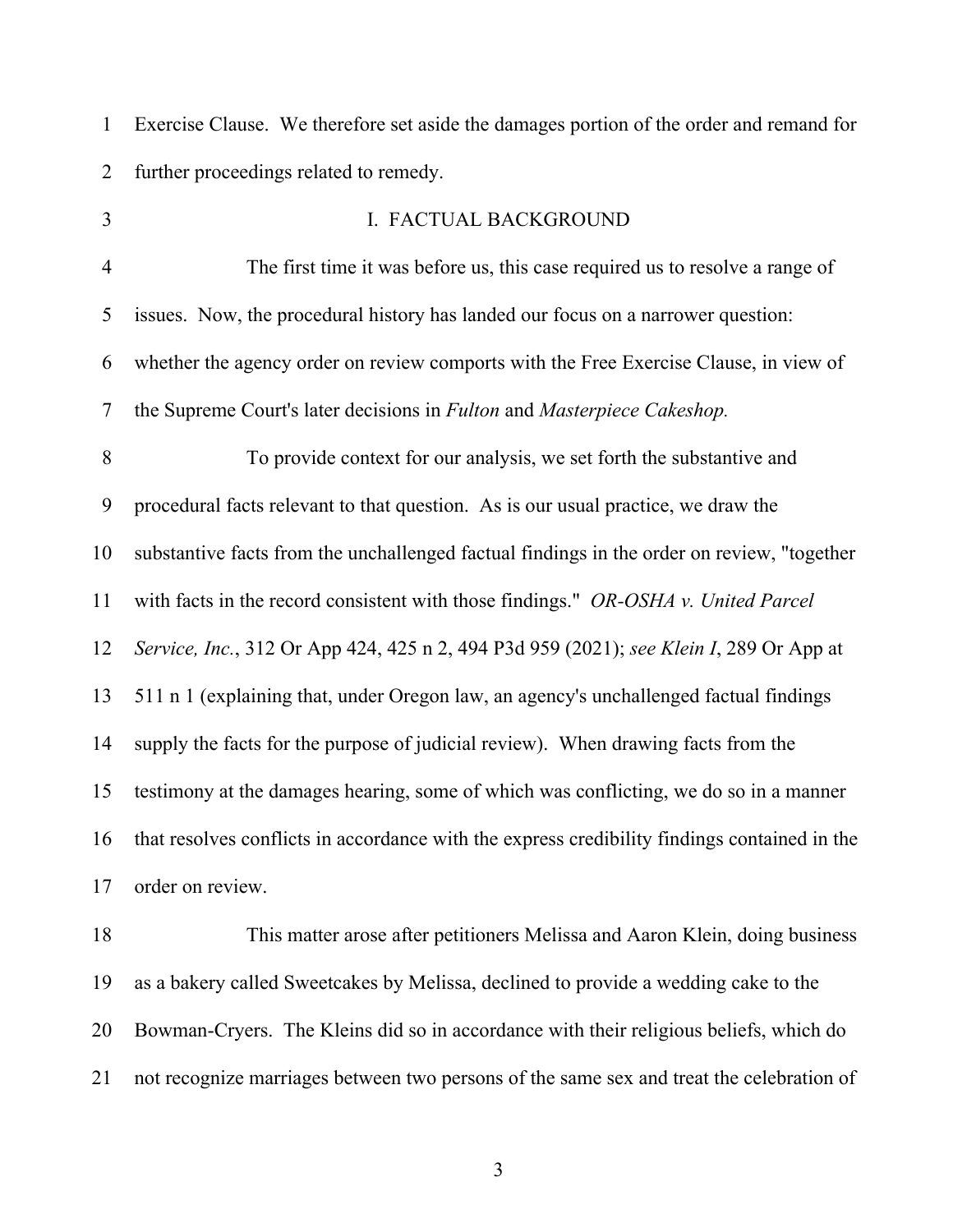1 marriages between two persons of the same sex as sinful.

2 The Bowman-Cryers met in college in 2004 and soon became a couple. In 3 2011, they became foster parents to two children and, in 2012, they decided to get 4 married. Excited about getting married, they began to plan their wedding. Sometime 5 after getting engaged, Rachel and her mother, Cheryl, attended a bridal show in Portland. 6 Melissa had a booth for Sweetcakes by Melissa, advertising the bakery's wedding cakes. 7 Two years earlier, Sweetcakes by Melissa had made the wedding cake for Cheryl's 8 wedding; Rachel liked the cake. Rachel told Melissa that she wanted to order a wedding 9 cake from her and, following the show, made an appointment for a cake tasting at 10 Sweetcakes by Melissa. Both Rachel and Laurel were excited about getting a cake from 11 Sweetcakes by Melissa because of how much they liked the cake that the bakery had 12 made for Cheryl's wedding.

13 On the scheduled date, Rachel and Cheryl went to Sweetcakes by Melissa 14 for the tasting. At the time, Aaron and Melissa had infant twins and, that day, had 15 arranged for Aaron to handle the cake tasting while Melissa cared for the twins at home. 16 During the tasting, Aaron asked for the names of the bride and the groom. Rachel 17 responded that there would be two brides and their names were "Rachel and Laurel." 18 Upon hearing that, Aaron, because of his religious beliefs, apologized and 19 stated that they "do not do cakes for same-sex weddings." Rachel started to cry. She felt 20 that she had humiliated her mother, and worried that her mother was ashamed of her, 21 because Cheryl had believed that being gay was wrong until a few years earlier. Cheryl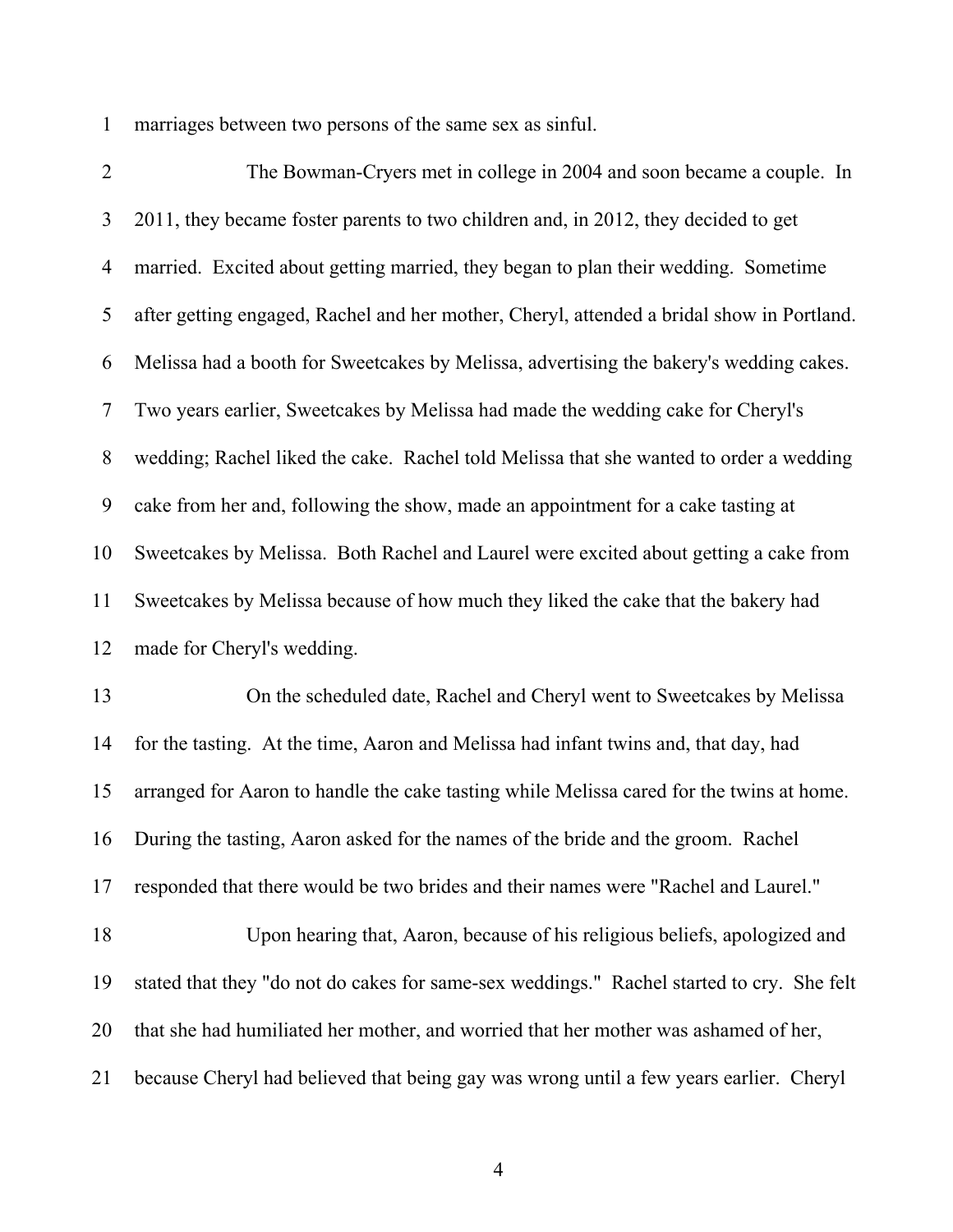1 took Rachel by the arm and walked her to the car; Rachel remained distraught and kept 2 apologizing to her mother. Once in the car, Cheryl hugged Rachel and told her that they 3 would find someone to make a wedding cake. They drove a short distance away, but then 4 Cheryl decided she wanted to return to the bakery to talk to Aaron about the change in 5 her own religious perspective. Although Rachel did not want her to do so, Cheryl wanted 6 to make it, in her words, a "teaching moment" because "but for the grace of God, that was 7 me just a few years ago."

8 On returning to the bakery, Cheryl went in by herself while Rachel 9 remained in the car. Cheryl explained to Aaron that she used to share his views, but that 10 her truth had changed when God gave her two gay children. In response, Aaron asked 11 about what the Bible said on the topic and then quoted Leviticus 18:22 to Cheryl: "You 12 shall not lie with a male as one lies with a female; it is an abomination."

13 Recognizing that Aaron was "not ready to hear [her] truth," Cheryl left the 14 bakery. She returned to the car and reported to Rachel that Aaron had said that "her 15 children were an abomination unto God."

16 Hearing that Aaron had called her "an abomination," Rachel cried harder. 17 Rachel, who had been raised Southern Baptist, felt "like they were saying God made a 18 mistake when he made me, that I wasn't supposed to be, that I wasn't supposed to love or 19 be loved or have a family or live a good life and one day go to heaven."

20 Rachel and Cheryl returned home, where Rachel immediately went to her 21 bedroom crying. Cheryl told Laurel what had happened, including that Aaron had said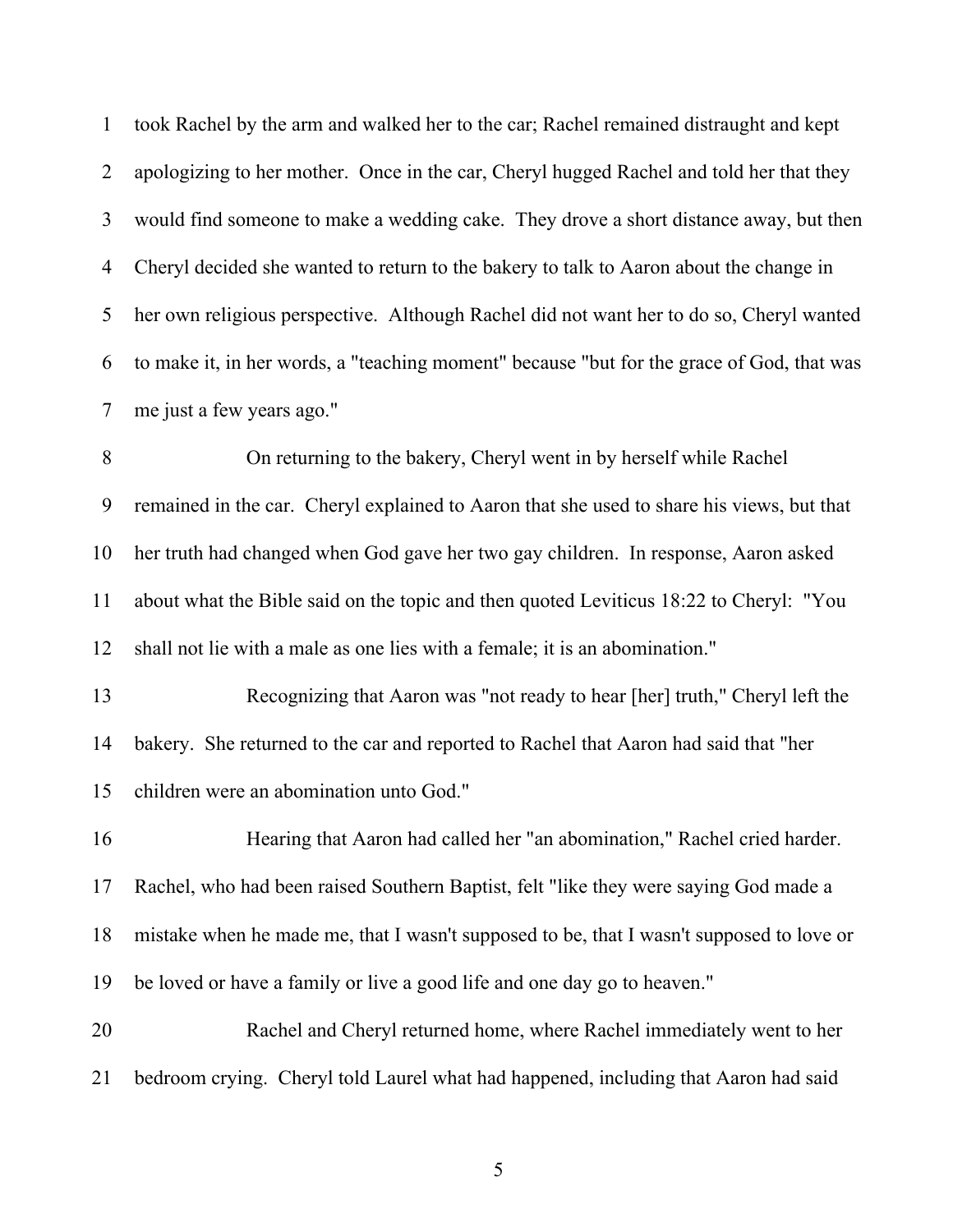| $\mathbf{1}$   | "your children are an abomination." Laurel, who was raised Catholic, recognized Aaron's     |
|----------------|---------------------------------------------------------------------------------------------|
| $\overline{2}$ | statement as a reference to Leviticus. She took it as an assertion that "this is a creature |
| 3              | not created by God, not created with a soul; they are unworthy of holy love; they are not   |
| $\overline{4}$ | worthy of life." Laurel felt shame and anger and was unable to console Rachel.              |
| 5              | Laurel submitted a consumer complaint to the Oregon Department of                           |
| 6              | Justice. Later, Rachel filed a verified complaint with BOLI, alleging that Sweetcakes by    |
| 7              | Melissa had discriminated against her based on her sexual orientation, in violation of      |
| $8\,$          | ORS 659A.403. A few months after Rachel, Laurel filed her own BOLI complaint, also          |
| 9              | alleging discrimination based on sexual orientation.                                        |
| 10             | BOLI investigated the complaints. Upon completing the investigation and                     |
| 11             | determining the complaints to be supported by evidence, it filed formal charges against     |
| 12             | the Kleins. The charges alleged violations of both ORS 659A.403, which prohibits a          |
| 13             | place of public accommodation from discriminating based on sexual orientation, and          |
| 14             | ORS 659A.409, which, generally speaking, prohibits a place of public accommodation          |
| 15             | from publishing any notice "to the effect" that the place will deny services for            |
| 16             | impermissibly discriminatory reasons, or otherwise engage in unlawful discrimination.       |
| 17             | The charges also alleged that Aaron had aided and abetted unlawful discrimination by        |
| 18             | Melissa, in violation of ORS 659A.406.                                                      |
| 19             | The case was assigned to the Office of Administrative Hearings for a                        |
| 20             | contested case hearing. On cross-motions for summary determination, an administrative       |
|                |                                                                                             |

21 law judge (ALJ) determined that the undisputed facts demonstrated, as a matter of law,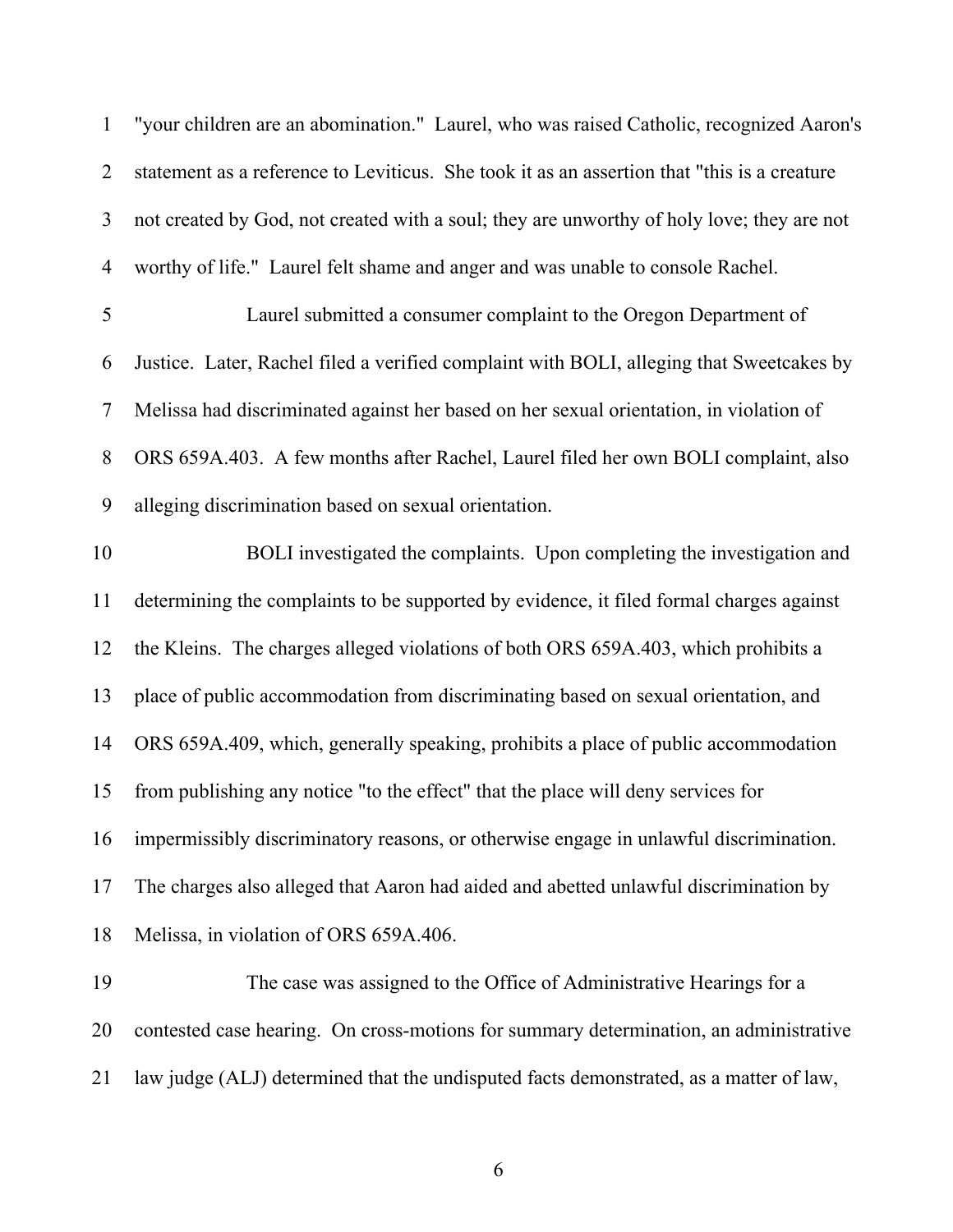| $\mathbf{1}$   | that Aaron had violated ORS 659A.403, but had not violated ORS 659A.409. The ALJ             |
|----------------|----------------------------------------------------------------------------------------------|
| $\overline{2}$ | determined that Melissa had not violated either statute and, further, that Aaron,            |
| 3              | consequently, had not aided and abetted Melissa, in violation of ORS 659A.406. In            |
| 4              | making those determinations, the ALJ rejected the Kleins' contentions that the speech and    |
| 5              | religion clauses of the First Amendment precluded them from being held liable under          |
| 6              | Oregon's antidiscrimination laws. The ALJ similarly rejected a contention that three         |
| 7              | provisions of the Oregon Constitution, Article I, sections 2 and 3, which protect religious  |
| 8              | rights, and Article I, section 8, which protects speech rights, precluded the application of |
| 9              | Oregon's antidiscrimination laws to the Kleins' conduct.                                     |
| 10             | Having resolved the issue of liability on summary determination, the case                    |
| 11             | proceeded to a six-day contested hearing on damages. BOLI sought a minimum of                |
| 12             | \$150,000 in noneconomic damages against the Kleins, at least \$75,000 each for Rachel       |
| 13             | and Laurel.                                                                                  |
| 14             | One disputed factual issue at the damages hearing was what Aaron had said                    |
| 15             | to Cheryl when she returned to the bakery to tell him about how her views had changed.       |
| 16             | Cheryl testified that Aaron had said, "Well, I'm sorry, ma'am, but your children are an      |
| 17             | abomination." Aaron, in contrast, testified that, in response to Cheryl's explanation as to  |
| 18             | how her religious views had changed, he "simply stated, 'Why would the Bible say'--and I     |
| 19             | quoted Leviticus. I did not say it to harm her kids. I did not say it to belittle anybody."  |
| 20             | In closing argument, the parties addressed the role of the Kleins' religious                 |
| 21             | views, and, in particular, what damages, if any, should be awarded in connection with        |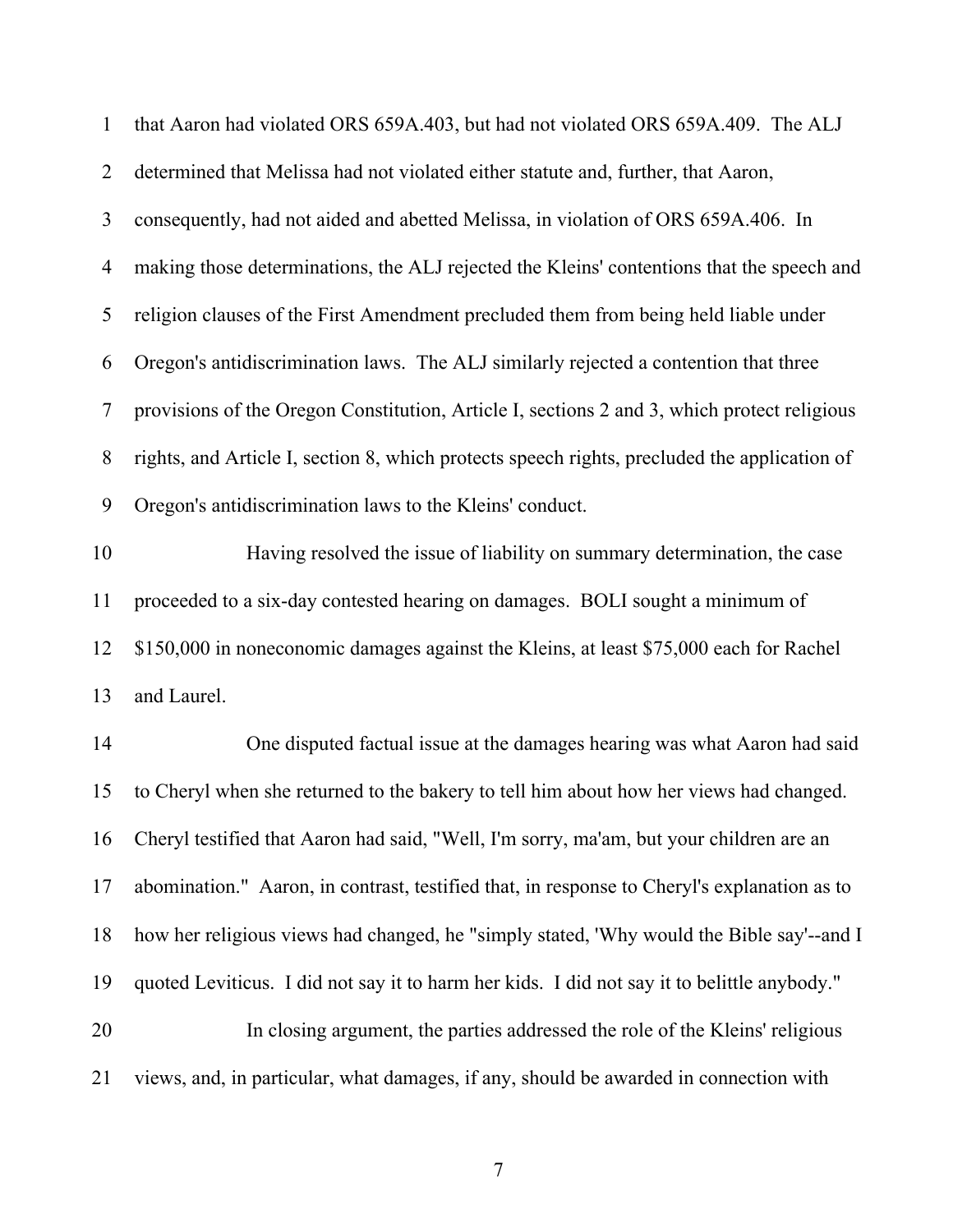1 Aaron's quotation of Leviticus. Addressing the issue of the Kleins' right to hold their 2 own religious beliefs, the prosecutor asserted that the public accommodations law was 3 not a restriction on the freedom to have "prejudices" but, instead, a restriction on acting 4 on those "prejudices" in providing a public accommodation:

5 "I wanted to end on talking about public accommodation, in general. 6 This was enacted in 1953 in an effort to end a long history of racial 7 segregation in Oregon. And when I was looking through the history, I 8 came across a quote that was cited to an editorial by an unknown author 9 called 'Missing the Point on "Freedom"' and appeared in 'The Oregonian' on 10 May 21st, 1953, and it said, 'Oregonians are free to harbor whatever 11 prejudices they choose. The civil rights law does not attempt to control 12 prejudice, rather it outlaws overt acts of discrimination in public 13 accommodation.'

14 "That's exactly what's going on in this case. The Kleins, of course, 15 are allowed to feel and hold whatever beliefs they hold dear to them. But 16 when they operate in a public place and provide goods and services to the 17 public, they have to do so without discrimination."

18 Both sides also addressed the issue of what damages, if any, should be

19 awarded based on the emotional distress that Rachel and Laurel suffered upon Cheryl's

20 recounting of Aaron's alleged statement. With respect to Rachel, the prosecutor argued

21 that the conversation "made her feel like she was a mistake, that she wasn't entitled to

22 love, that she wasn't entitled to a family, and that she'd be barred from heaven." With

- 23 respect to Laurel, the prosecutor argued:
- 24 "When I asked her how it made her feel to hear the word 25 'abomination,' she said she couldn't imagine someone who didn't know 26 them basically saying they were unworthy of love and unworthy of life. 27 She also feared that it would affect this tenuous new relationship with 28 Cheryl and having Cheryl in their lives."
- 29 Responding to the point, the Kleins' lawyer pointed out both that neither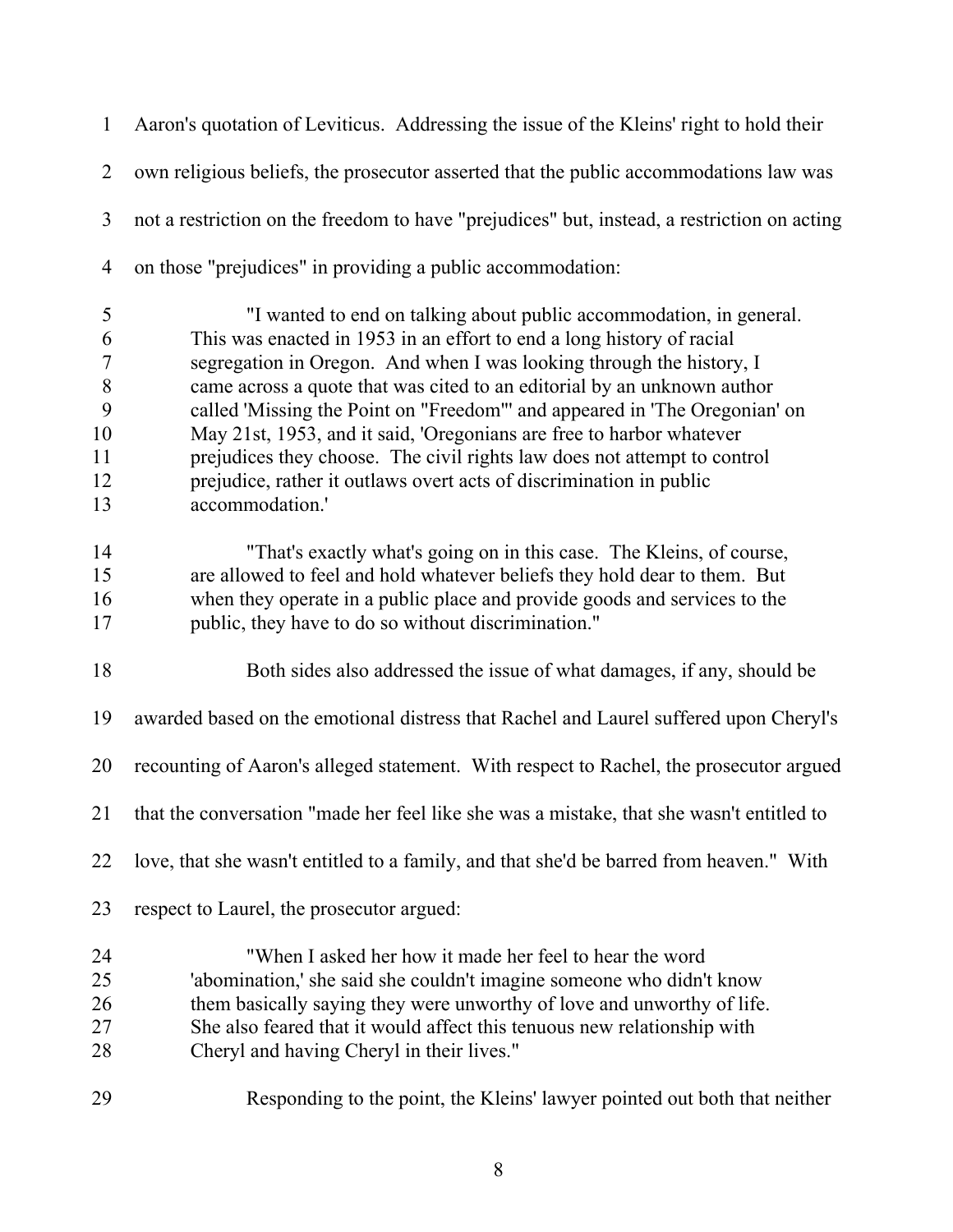1 Rachel nor Laurel had been present when Aaron made the statement and that, according 2 to Aaron, he had not made the statement that Cheryl reported. Instead, Aaron "quot[ed] a 3 scripture verse." 4 In rebuttal, the BOLI prosecutor disputed that Aaron had quoted a Bible 5 verse but asserted that it "doesn't really matter" what he actually said. The prosecutor 6 argued that what mattered was that Aaron used the word "abomination," and how that 7 word affected Rachel and Laurel: 8 "The reference to 'abomination.' We specifically asked what that 9 word made them feel like, and that's important because how it was couched 10 doesn't really matter; the word is what resonated with the Complainants." 11 In his proposed order, the ALJ credited Aaron's testimony about what he 12 had said to Cheryl. The ALJ did so based on the fact that he had previously determined 13 the content of Aaron's statement during the summary determination phase of the case, 14 something that, in the ALJ's view, obviated the need to address the conflict presented by 15 Cheryl's testimony. The ALJ, in addition, made explicit credibility findings. Regarding 16 Aaron, the ALJ found that he was a credible witness in all but the part of his testimony 17 that addressed a Facebook post made after the date he refused service to the Bowman-18 Cryers. Regarding Cheryl, the ALJ declined to credit portions of her testimony, 19 explaining that because of "exaggerations" in her testimony, "the forum has only credited 20 [Cheryl's] testimony when it was either (a) undisputed, or (b) disputed but corroborated 21 by other credible testimony."

22 Despite those credibility findings, the ALJ, nevertheless, proposed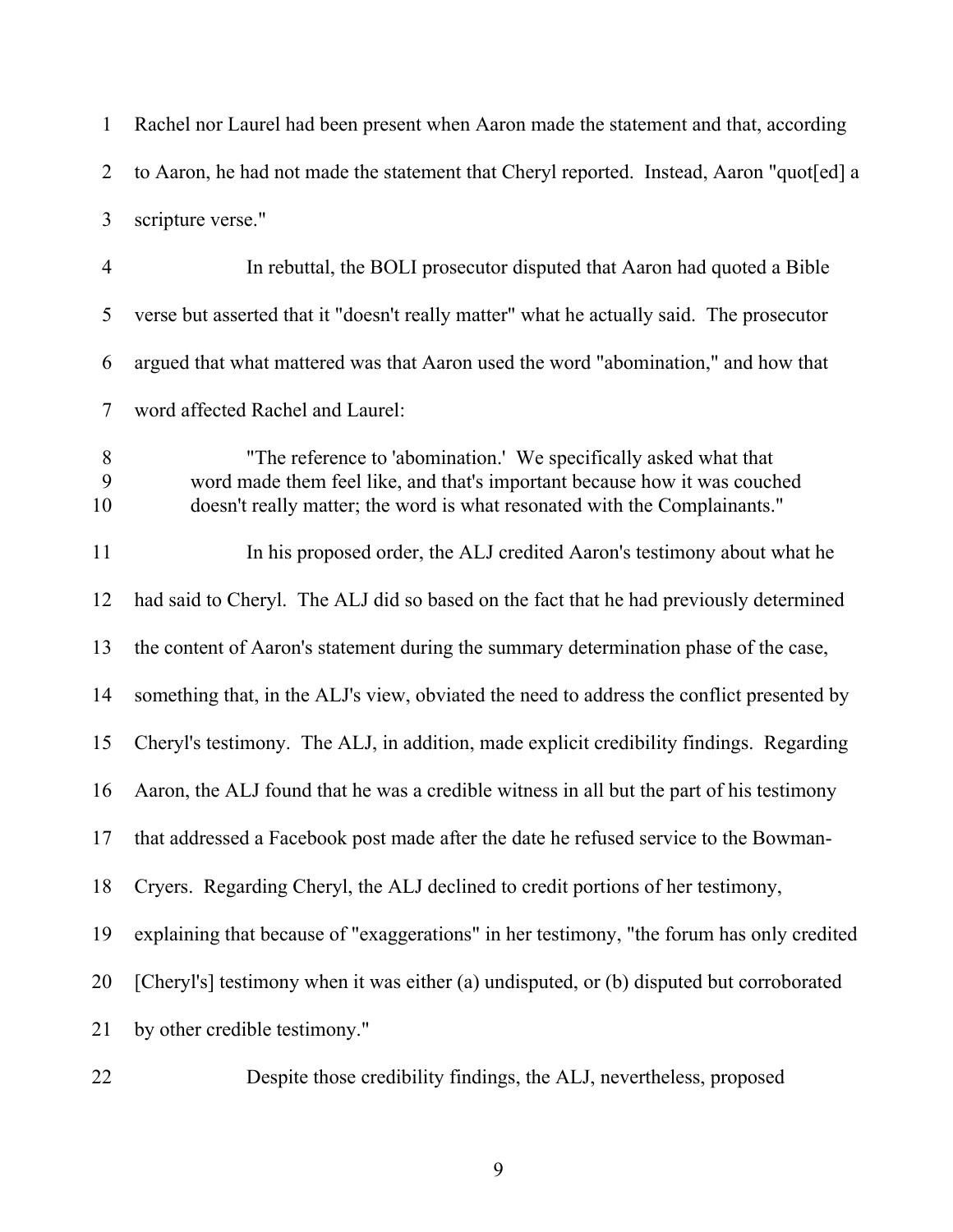| $\mathbf{1}$                                                                     | awarding damages in part to compensate Rachel and Laurel for the emotional distress                                                                                                                                                                                                                                                                                                                                                                                                                                                                                                                                                                                                                                                                                                                                                                                                                                                                                                                                                                                                      |
|----------------------------------------------------------------------------------|------------------------------------------------------------------------------------------------------------------------------------------------------------------------------------------------------------------------------------------------------------------------------------------------------------------------------------------------------------------------------------------------------------------------------------------------------------------------------------------------------------------------------------------------------------------------------------------------------------------------------------------------------------------------------------------------------------------------------------------------------------------------------------------------------------------------------------------------------------------------------------------------------------------------------------------------------------------------------------------------------------------------------------------------------------------------------------------|
| 2                                                                                | that they experienced upon Cheryl telling them that Aaron had said that her children were                                                                                                                                                                                                                                                                                                                                                                                                                                                                                                                                                                                                                                                                                                                                                                                                                                                                                                                                                                                                |
| 3                                                                                | abominations. Discussing the emotional suffering that it caused Rachel, the ALJ                                                                                                                                                                                                                                                                                                                                                                                                                                                                                                                                                                                                                                                                                                                                                                                                                                                                                                                                                                                                          |
| $\overline{4}$                                                                   | determined:                                                                                                                                                                                                                                                                                                                                                                                                                                                                                                                                                                                                                                                                                                                                                                                                                                                                                                                                                                                                                                                                              |
| 5<br>6<br>$\boldsymbol{7}$<br>$8\,$<br>9<br>10                                   | "When [Cheryl] told her that [Aaron] had called her 'an abomination,' this<br>made [Rachel] cry even more. [Rachel], who was brought up as a Southern<br>Baptist, interpreted [Aaron's] use of the word 'abomination' [to] mean that<br>God made a mistake when he made her, that she wasn't supposed to exist,<br>and that she had no right to love or be loved, have a family, or go to<br>heaven."                                                                                                                                                                                                                                                                                                                                                                                                                                                                                                                                                                                                                                                                                    |
| 11                                                                               | Discussing the emotional suffering that it caused Laurel, the ALJ determined:                                                                                                                                                                                                                                                                                                                                                                                                                                                                                                                                                                                                                                                                                                                                                                                                                                                                                                                                                                                                            |
| 12<br>13<br>14<br>15<br>16<br>17<br>18<br>19<br>20<br>21<br>22<br>23<br>24<br>25 | "When [Cheryl] and [Rachel] arrived home on January 17, 2013,<br>after their cake tasting at Sweetcakes, [Cheryl] told [Laurel] that [Aaron]<br>had told them that Sweetcakes did 'not do same-sex weddings' and that<br>[Aaron] had told Cheryl that 'your children are an abomination.' [Laurel]<br>was 'flabbergasted' and she became very upset and very angry. [Laurel],<br>who was raised as a Roman Catholic, recognized [Aaron's] statement as a<br>reference from Leviticus. She was 'shocked' to hear that [Aaron] had<br>referred to her as an 'abomination.' Based on her religious background, she<br>understood the term 'abomination' to mean 'this is a creature not created by<br>God, not created with a soul. They are unworthy of holy love. They are<br>not worthy of life.' Her immediate thought was that this would never have<br>happened, had she not asked [Rachel] to marry her. Because of that, she<br>felt shame. Like [Rachel], she also worried about how it would affect<br>[Cheryl's] relatively recent acceptance of [Rachel's] sexual orientation." |
| 26                                                                               | Ultimately, the order proposed awarding a total of \$135,000 in noneconomic damages,                                                                                                                                                                                                                                                                                                                                                                                                                                                                                                                                                                                                                                                                                                                                                                                                                                                                                                                                                                                                     |
| 27                                                                               | \$75,000 to Rachel and \$60,000 to Laurel.                                                                                                                                                                                                                                                                                                                                                                                                                                                                                                                                                                                                                                                                                                                                                                                                                                                                                                                                                                                                                                               |
| 28                                                                               | The Kleins and BOLI both filed numerous exceptions to the proposed order                                                                                                                                                                                                                                                                                                                                                                                                                                                                                                                                                                                                                                                                                                                                                                                                                                                                                                                                                                                                                 |
| 29                                                                               | with the BOLI commissioner. Among other things, the Kleins asserted that damages                                                                                                                                                                                                                                                                                                                                                                                                                                                                                                                                                                                                                                                                                                                                                                                                                                                                                                                                                                                                         |
| 30                                                                               | were not appropriate for the distress caused by Cheryl's report about what Aaron had                                                                                                                                                                                                                                                                                                                                                                                                                                                                                                                                                                                                                                                                                                                                                                                                                                                                                                                                                                                                     |
| 31                                                                               | said, considering that the ALJ's own factual findings determined that Aaron had not said                                                                                                                                                                                                                                                                                                                                                                                                                                                                                                                                                                                                                                                                                                                                                                                                                                                                                                                                                                                                 |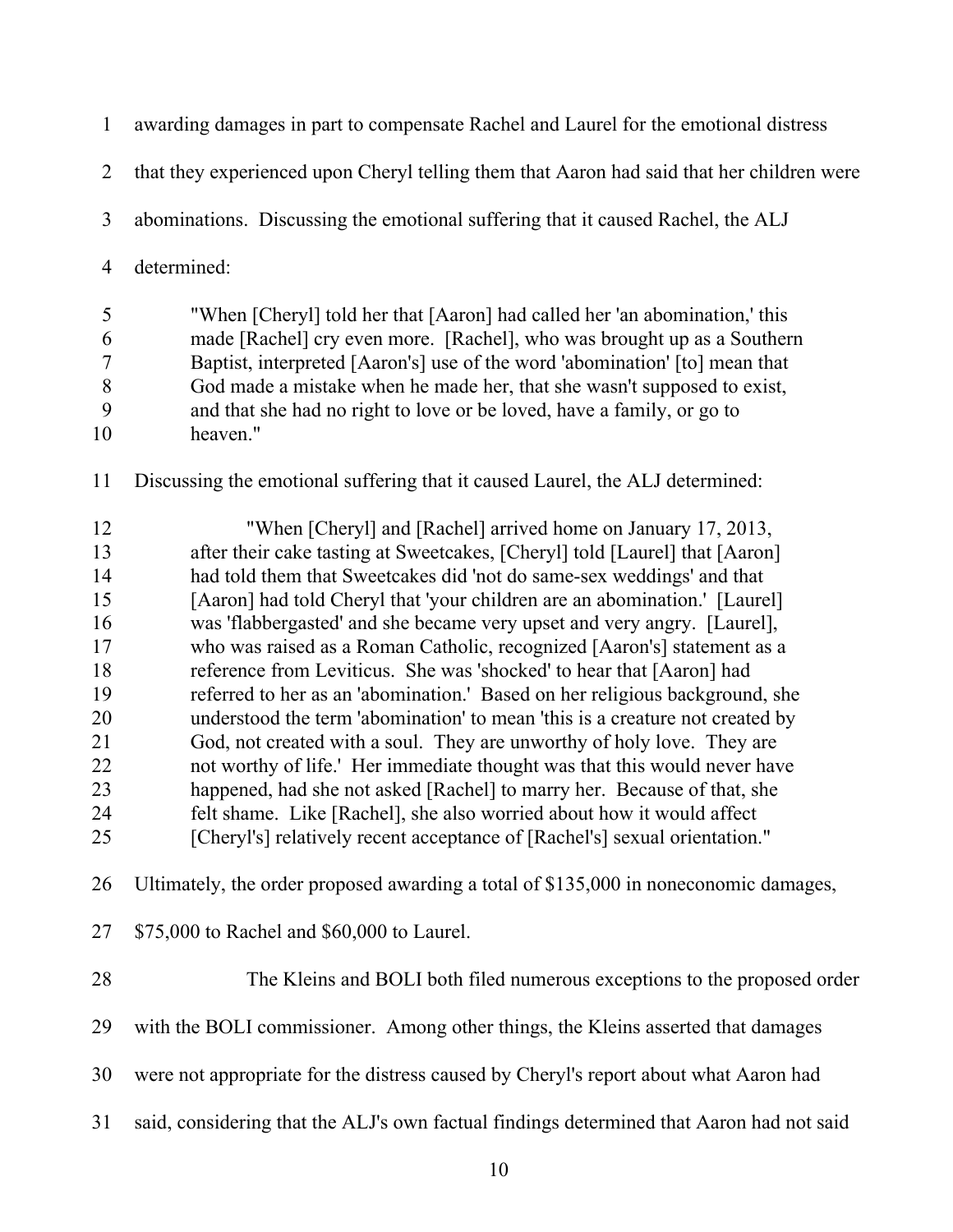# 1 what Cheryl reported he had:

|    | "Finally, the findings concerning [Cheryl's] false statement attributed       |
|----|-------------------------------------------------------------------------------|
|    | to [Aaron] 'that your children are an abomination' and [Laurel's] reactions   |
|    | to it, are not a result of the denial of cake services and are therefore      |
|    | irrelevant in their entirety, especially since they are inconsistent with the |
|    | earlier finding that [Aaron] made no such statement to [Cheryl]. Even         |
|    | worse, it was error for the ALJ to attribute legal responsibility to [Aaron   |
|    | and Melissa] for the false statement by Cheryl, an intervening cause which    |
|    | could not conceivably result in damage to Complainants, who weren't           |
| 10 | present to hear it."                                                          |
|    |                                                                               |

11 (Record citations omitted.)

12 The commissioner largely adopted the ALJ's order as BOLI's final order, 13 including the proposed damages award, although he rejected the ALJ's determination on 14 summary determination that the Kleins had not violated ORS 659A.409. On that point, 15 BOLI determined to the contrary that both Aaron and Melissa violated that statute by 16 making certain statements during a television interview about the case, and by taping a 17 statement addressing their intent to adhere to their religious beliefs to the door of the 18 bakery. 19 On the disputed point of what Aaron had said to Cheryl, BOLI adopted the 20 finding that Aaron had quoted Leviticus to Cheryl. In so doing, BOLI eliminated the

21 statement, contained in the ALJ's proposed order, that suggested the summary

22 determination ruling obviated the need to resolve the conflict between Cheryl's version of

23 events and Aaron's.

24 BOLI also adopted credibility findings that the ALJ had made, including 25 the ones specifically addressing the credibility of Aaron and Cheryl. Finally, BOLI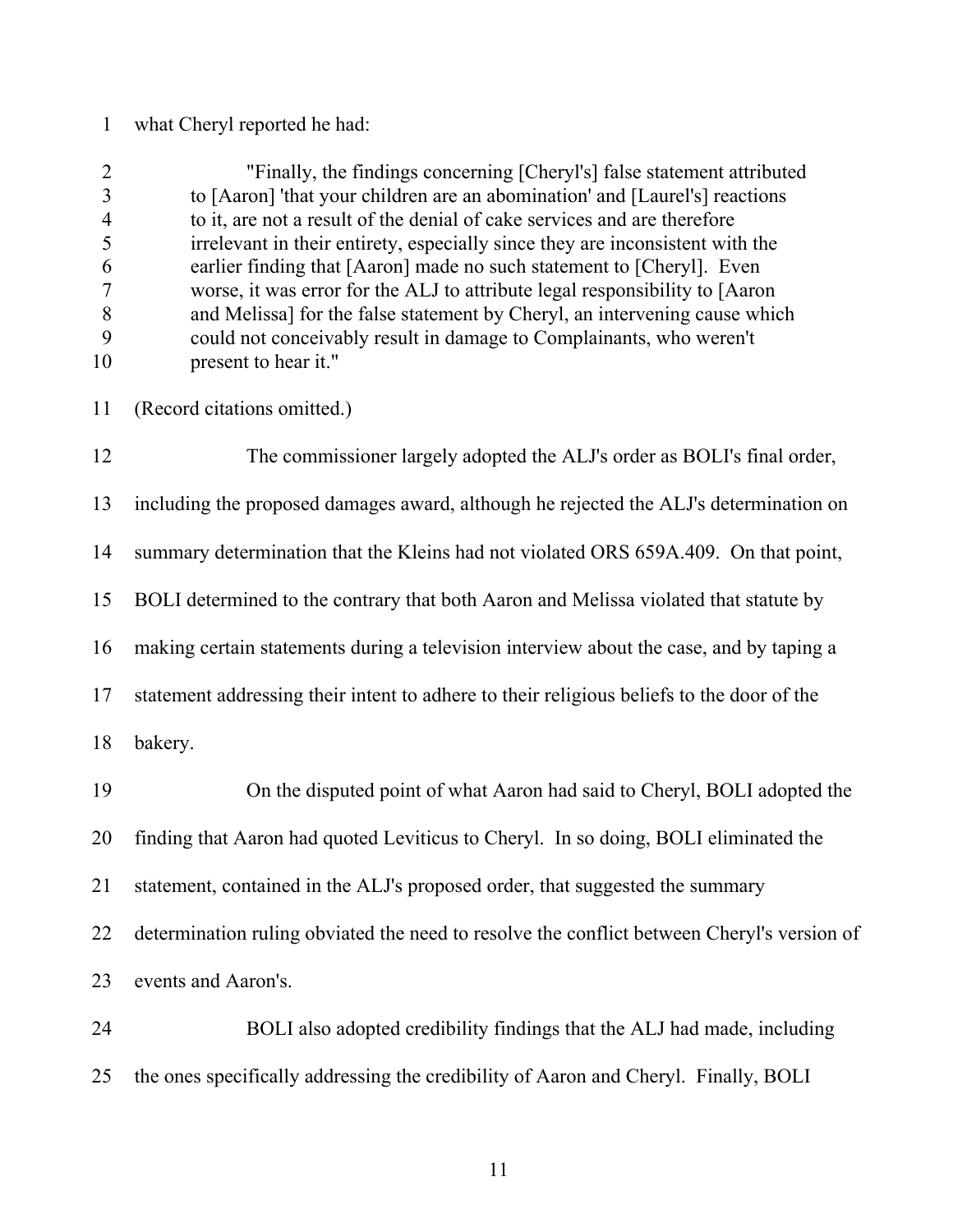1 adopted the ALJ's determinations about the emotional distress suffered by Rachel and 2 Laurel upon being told by Cheryl of Aaron's statement.

3 The Kleins petitioned our court for judicial review of the final order, as 4 permitted by the Oregon Administrative Procedures Act (APA). On review, we upheld 5 BOLI's determination that Aaron engaged in unlawful discrimination, in violation of 6 ORS 659A.403, by refusing to provide a cake to Rachel and Laurel on account of their 7 sexual orientation. *Klein I*, 289 Or App at 510-11. In so doing, we rejected a range of 8 arguments asserting that the speech and free exercise clauses of the First Amendment, 9 and Article I, sections 2, 3, and 8, of the Oregon Constitution, precluded the application 10 of the statute to the Kleins because of the burden that it imposed on their ability to 11 express and practice their religious views. *Id.* We reversed the final order insofar as it 12 concluded that the Kleins violated ORS 659A.409 by making the statements identified by 13 the commissioner as the basis for liability. *Id.* at 511. 14 We also rejected the Kleins' argument that the order did not satisfy the 15 substantial evidence or substantial reason standards imposed by ORS 183.482(8)(c). *Id.* 16 at 559. In particular, we rejected the Kleins' argument that the order lacked substantial 17 reason because it awarded damages "for harm attributable to being called 18 'abomination[s],'" but had found, as fact, that Aaron had not said that. *Id.* Pointing to the 19 fact that the BOLI prosecutor had argued in closing that it did not matter exactly how it 20 was "couched," as well as aspects of the final order that appeared focused on the effect of 21 the word "abomination" on the Bowman-Cryers, we reasoned that BOLI's order was not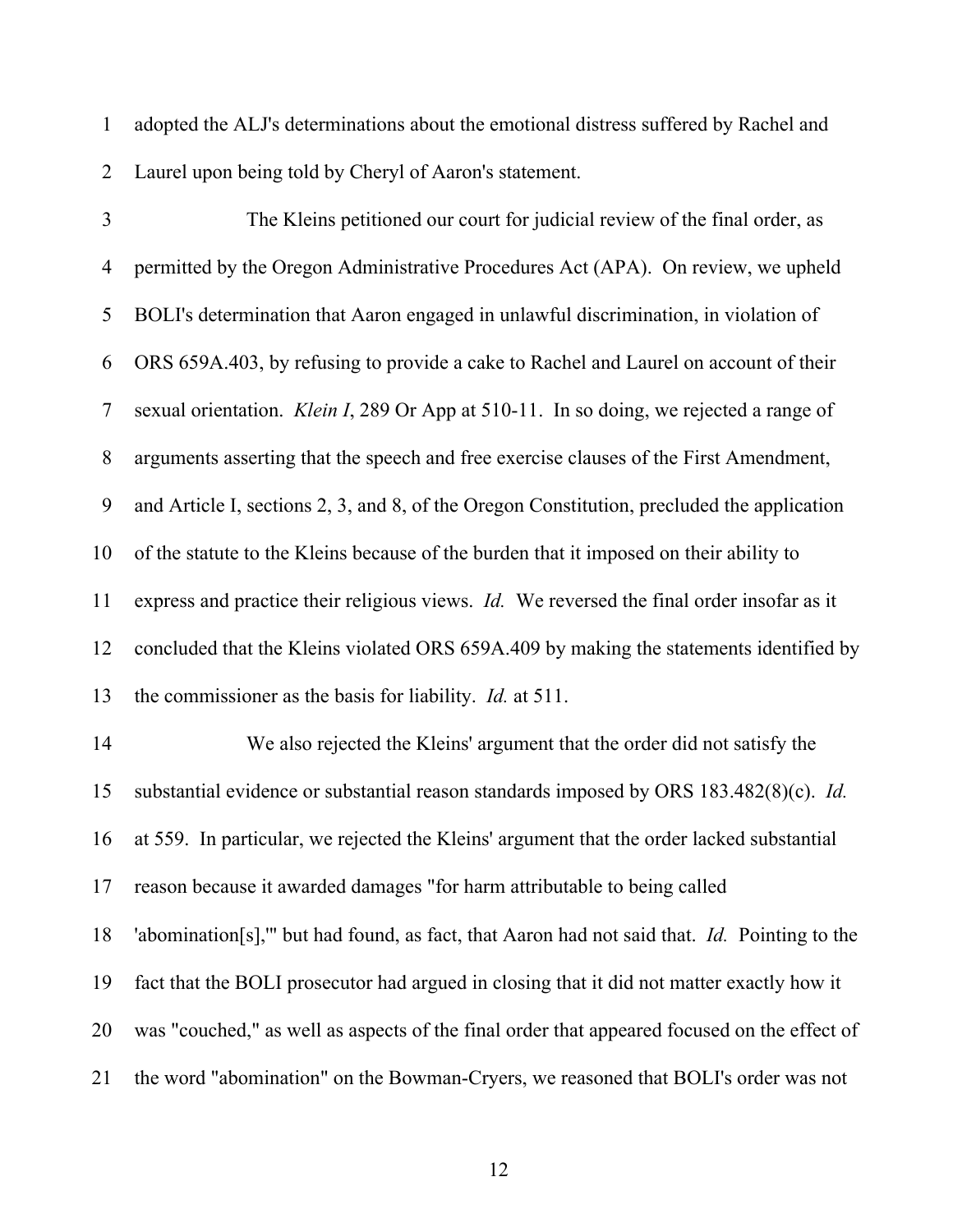| $\mathbf{1}$   | premised on a finding that Aaron had, in fact, called Rachel and Laura "abomination[s]."      |
|----------------|-----------------------------------------------------------------------------------------------|
| $\overline{2}$ | Id. (alterations in Klein I). Rather, we concluded, it was based on a finding that Aaron      |
| 3              | had used the term "abomination" in the course of explaining why he was denying service        |
| 4              | to the complainants on account of their sexual orientation, and that his use of the word      |
| 5              | caused harm, regardless of what he had actually said to Cheryl. Klein I, 289 Or App at        |
| 6              | 559-60. Relying on that line of reasoning, we rejected the Kleins' contention that the        |
| 7              | damages award was inconsistent with BOLI's credibility determinations, and that it            |
| 8              | otherwise was not supported by substantial reason. Id.                                        |
| 9              | The Kleins petitioned the Oregon Supreme Court for review of our decision                     |
| 10             | but that court denied review. Klein v. Bureau of Labor and Industries, 363 Or 224, 434        |
| 11             | P3d 25 (2018). They then petitioned the United States Supreme Court for <i>certiorari</i> .   |
| 12             | That court granted <i>certiorari</i> , vacated our decision, and remanded to us for           |
| 13             | reconsideration in light of its decision in Masterpiece Cakeshop. Klein II, US at _,          |
| 14             | 139 S Ct at 2713.                                                                             |
| 15             | On remand, the parties submitted supplemental briefs and provided oral                        |
| 16             | argument, addressing what bearing Masterpiece Cakeshop has on our review on                   |
| 17             | reconsideration of BOLI's final order. Following the United States Supreme Court's            |
| 18             | decision in <i>Fulton</i> , the Kleins moved for leave to file a memorandum of additional     |
| 19             | authorities to address the potential application of the Free Exercise Clause analysis in that |
| 20             | case. We allowed the motion.                                                                  |
|                |                                                                                               |

21 II. ANALYSIS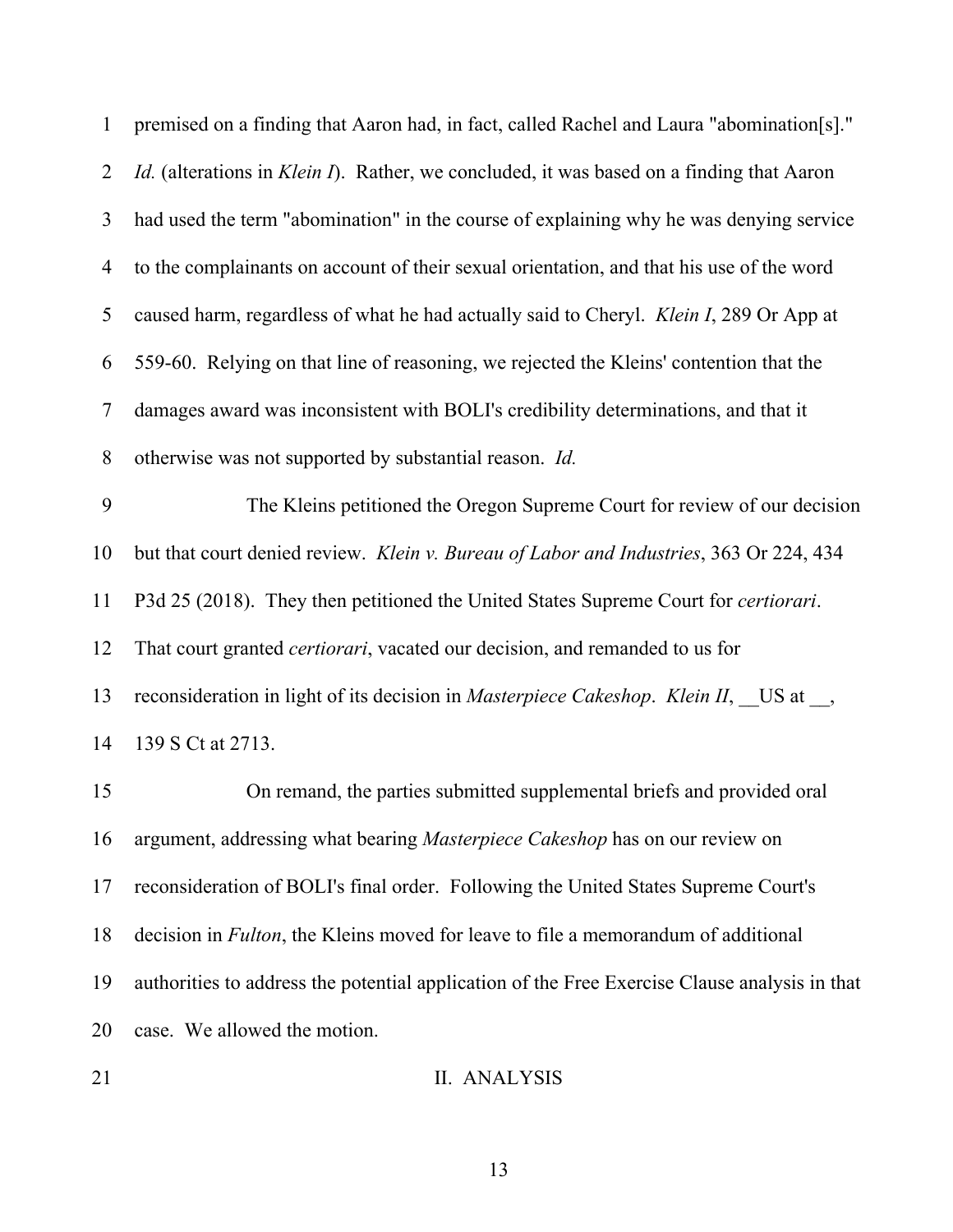| $\mathbf{1}$ | This procedural history gives us two related Free Exercise Clause issues to                           |
|--------------|-------------------------------------------------------------------------------------------------------|
| 2            | resolve: (1) whether, in view of <i>Fulton</i> , ORS 659A.403 is a "generally applicable" law         |
| 3            | for purposes of the <i>Smith</i> framework; and (2) whether, in view of <i>Masterpiece Cakeshop</i> , |
| 4            | the order on review comports with the First Amendment's requirement that government                   |
| 5            | action be neutral toward religion. Both questions are legal questions, implicating the                |
| 6            | agency's interpretation and application of the requirements of the First Amendment. That              |
| 7            | means our review is for errors of law. <sup>2</sup> ORS 183.482(8)(a); Green Thumb Landscape and      |
| 8            | Maintenance v. BOLI, 304 Or App 349, 350, 467 P3d 43, rev den, 366 Or 826 (2020).                     |
| 9            | Fulton<br>A.                                                                                          |
| 10           | We start with the Kleins' argument that <i>Fulton</i> requires reversal. In our                       |
| 11           | original opinion, we rejected the Kleins' contention that the application of ORS 659A.403             |
| 12           | to their conduct violated their rights under the Free Exercise Clause of the First                    |
| 13           | Amendment, as it applies to the states via the doctrine of incorporation. Relying on                  |

<sup>&</sup>lt;sup>2</sup> Although the Kleins' briefing before BOLI and in their initial briefing to us did not fully anticipate the direction the law would take in either *Fulton* or *Masterpiece Cakeshop*, this case, from the start, has centered on the question of whether the application of the law to the Kleins' conduct is consistent with their rights under the First Amendment, including the Free Exercise Clause. In particular, the Kleins asserted in their opening brief to us that BOLI's application of ORS 659A.403 to the Kleins "was, at best, discretionary and done *for the specific purpose* of forcing business owners with moral reservations about same-sex marriage to either violate their consciences or go out of business. That is impermissible targeting." (Emphasis in original.). They also questioned whether the law, as written or as applied, was neutral and generally applicable for purposes of the Free Exercise Clause. Under those circumstances, we consider it appropriate to consider the Kleins' arguments on remand about how *Fulton* and *Masterpiece Cakeshop* bear on the Free Exercise Clause issues that they raised in their initial appellate brief to us.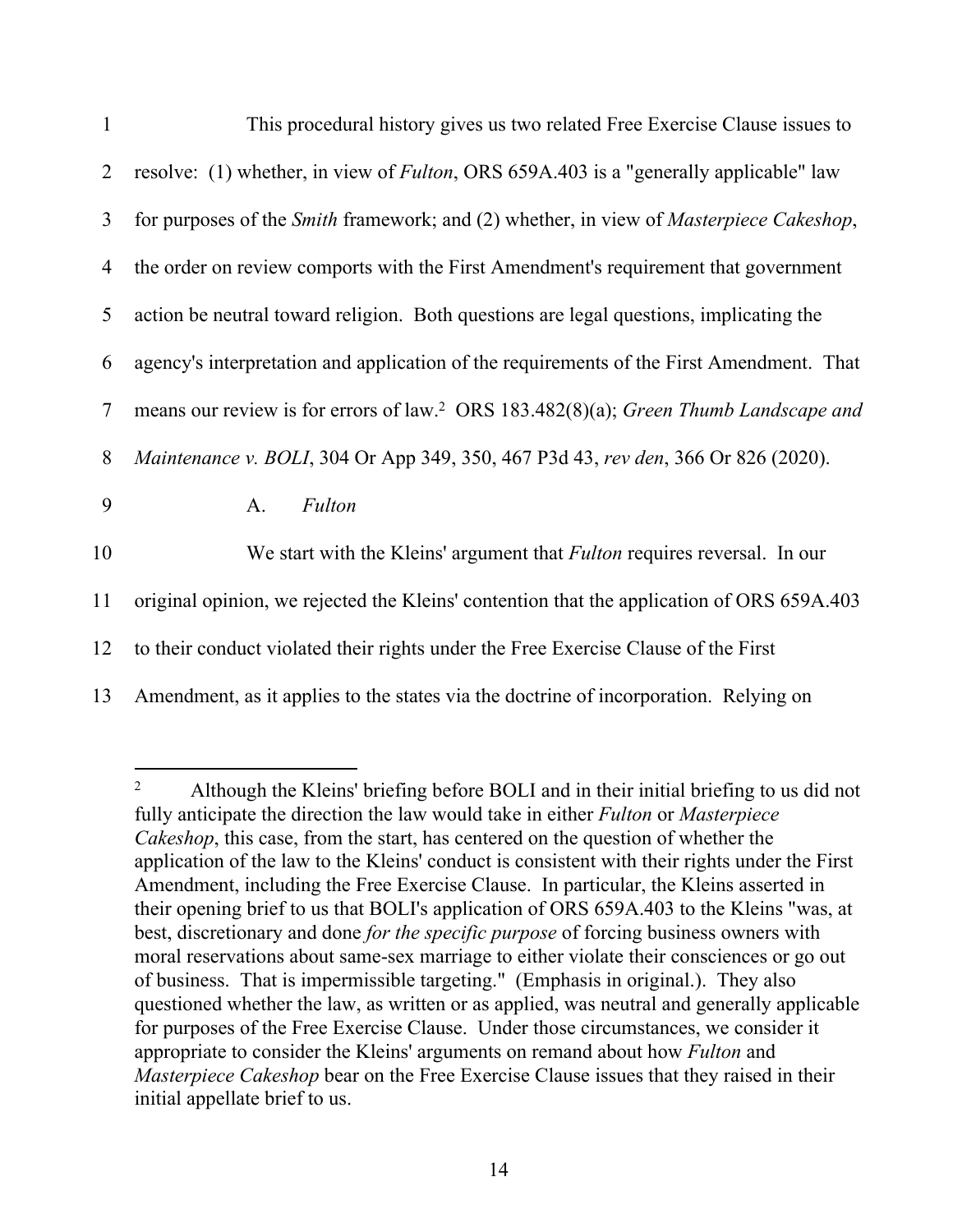1 *Smith*, we concluded that ORS 659A.403 is a "neutral" and "generally applicable" law 2 and, consequently, did "not offend the Free Exercise Clause simply because" of its 3 incidental effect of burdening the Kleins' practice of religion. *Klein I*, 289 Or App at 4 544-45. 5 In their memorandum of additional authorities, the Kleins argue that *Fulton* 6 requires a different conclusion. In particular, they assert that, under *Fulton*, 7 ORS 659A.403 is not a "generally applicable" law for purposes of the Free Exercise 8 Clause analysis under *Smith*. 9 We disagree. In *Fulton*, the Court considered a free exercise challenge to 10 the City of Philadelphia's foster-care contract policy, which prohibited discrimination 11 based on sexual orientation. Under the policy, the city required an organization 12 contracting with the city to provide foster care services to agree to a standard contractual 13 provision stating that the organization "'shall not reject a child or family including, but 14 not limited to, \* \* \* prospective foster or adoptive parents, for Services based upon \* \* \* 15 their \* \* \* sexual orientation \* \* \* unless an exception is granted by the Commissioner or 16 the Commissioner's designee, in his/her sole discretion." *Fulton*, US at , 141 S 17 Ct at 1878. The plaintiff, Catholic Social Services (CSS), a foster care agency in the city, 18 argued that the policy, as applied to it, violated its free exercise rights because CSS's 19 religious views prohibited it from certifying married couples of the same sex as foster 20 care providers. *Id.* at , 141 S Ct at 1875-76.

21 The Court agreed with CSS. It reasoned that the policy's allowance of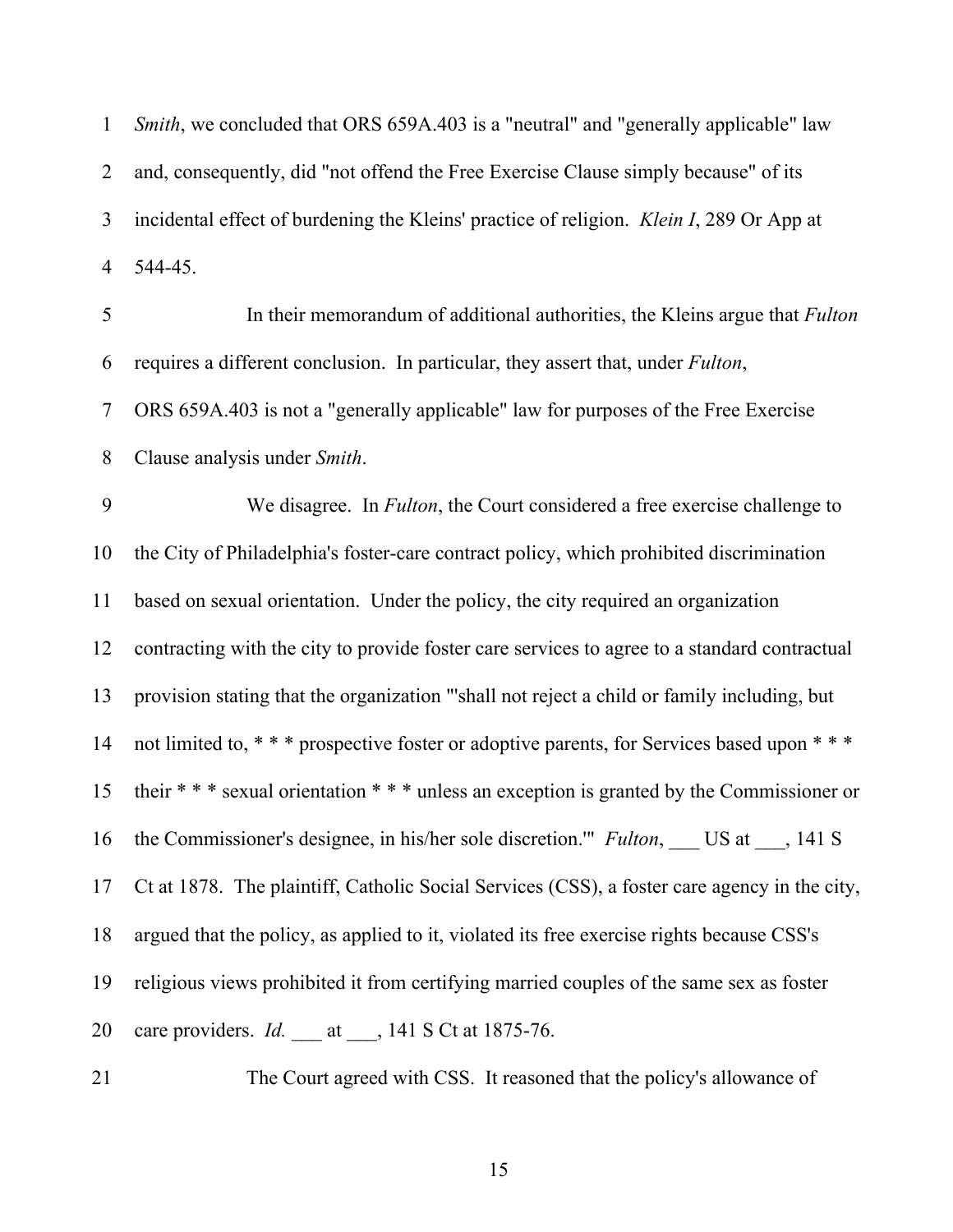| $\mathbf{1}$   | discretionary exceptions to the nondiscrimination bar meant that the policy was not                       |
|----------------|-----------------------------------------------------------------------------------------------------------|
| $\overline{2}$ | "generally applicable" for purposes of Smith. Id. at , 141 S Ct at 1878. In other                         |
| 3              | words, under Fulton, to be "generally applicable," a law cannot have carved-out                           |
| 4              | individual exceptions; individual exceptions defeat the notion of generality. Further,                    |
| 5              | when a law "incorporates a system of individual exemptions" that are discretionary, the                   |
| 6              | Free Exercise Clause mandates the provision of a religious-hardship exemption, unless                     |
| 7              | there is a compelling reason not to supply a religious-hardship exemption. Id. The Court                  |
| $8\,$          | concluded that the city had identified no such compelling interest in that case. <i>Id.</i> at $\_\_\_\_$ |
| 9              | 141 S Ct at 1881-82. It reasoned that the city's interest "in the equal treatment of                      |
| 10             | prospective foster parents and foster children," although a "weighty one," was not an                     |
| 11             | interest that could justify the denial of a religious-hardship exemption to CSS in light of               |
| 12             | the exceptions available to others. <i>Id.</i> at $\_\_$ , 141 S Ct at 1882.                              |
| 13             | In their memorandum of additional authorities, the Kleins urge us to                                      |
| 14             | conclude that <i>Fulton</i> controls this case. Notably, however, the Kleins do not argue--and            |
| 15             | could not argue--that the prohibition on discrimination based on sexual orientation by                    |
| 16             | places of public accommodation in ORS 659A.403 allows for individual exceptions. As                       |
| 17             | written, ORS 659A.403 (2011), $3$ without exception or allowances for discretionary                       |
| 18             | exceptions, bars discrimination based on sexual orientation by places of public                           |
| 19             | accommodation:                                                                                            |

<sup>3</sup> The legislature has amended ORS 659A.403 several times since BOLI initiated this case; none of the amendments bears on the issues presented here.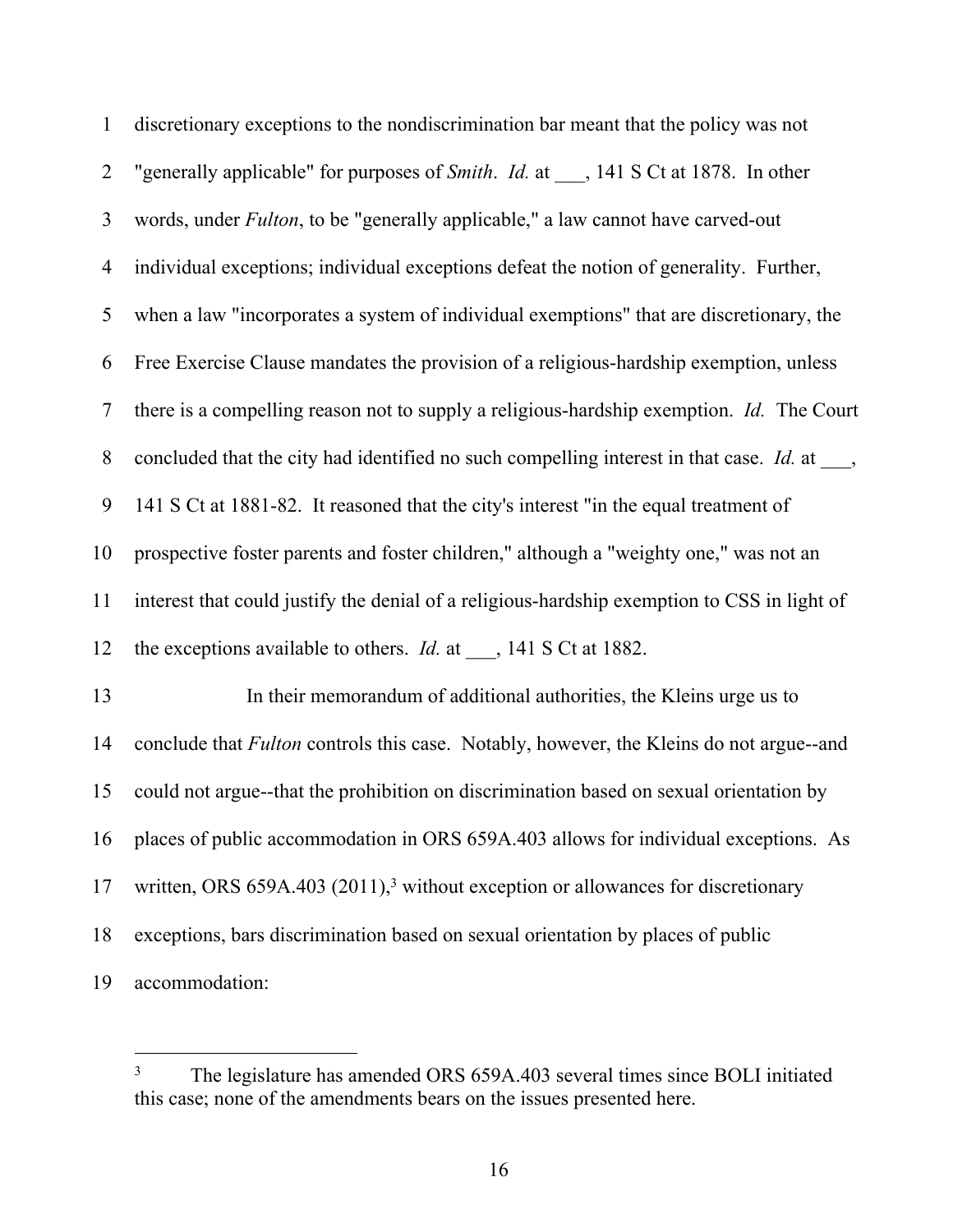| $\mathbf{1}$<br>$\overline{2}$<br>$\overline{3}$<br>$\overline{4}$<br>5<br>6<br>7 | $''(1)$ Except as provided in subsection (2) of this section, all persons<br>within the jurisdiction of this state are entitled to the full and equal<br>accommodations, advantages, facilities and privileges of any place of<br>public accommodation, without any distinction, discrimination or<br>restriction on account of race, color, religion, sex, sexual orientation,<br>national origin, marital status or age if the individual is 18 years of age or<br>older. |
|-----------------------------------------------------------------------------------|-----------------------------------------------------------------------------------------------------------------------------------------------------------------------------------------------------------------------------------------------------------------------------------------------------------------------------------------------------------------------------------------------------------------------------------------------------------------------------|
| 8                                                                                 | $''(2)$ Subsection (1) of this section does not prohibit:                                                                                                                                                                                                                                                                                                                                                                                                                   |
| 9<br>10<br>11                                                                     | "(a) The enforcement of laws governing the consumption of<br>alcoholic beverages by minors and the frequenting by minors of places of<br>public accommodation where alcoholic beverages are served; or                                                                                                                                                                                                                                                                      |
| 12<br>13                                                                          | "(b) The offering of special rates or services to persons 50 years of<br>age or older.                                                                                                                                                                                                                                                                                                                                                                                      |
| 14<br>15<br>16                                                                    | "(3) It is an unlawful practice for any person to deny full and equal<br>accommodations, advantages, facilities and privileges of any place of<br>public accommodation in violation of this section."                                                                                                                                                                                                                                                                       |
| 17                                                                                | ORS 659A.403 (2011).                                                                                                                                                                                                                                                                                                                                                                                                                                                        |
| 18                                                                                | Faced with this exception-free statute when it comes the prohibition on                                                                                                                                                                                                                                                                                                                                                                                                     |
| 19                                                                                | discrimination based on sexual orientation, <sup>4</sup> the Kleins look elsewhere for exceptions:                                                                                                                                                                                                                                                                                                                                                                          |
| 20                                                                                | the Oregon Constitution. They point out--correctly--that the Oregon Supreme Court has                                                                                                                                                                                                                                                                                                                                                                                       |
| 21                                                                                | stated in several cases, originating with Cooper v. Eugene Sch. Dist. No. 4J, 301 Or 358,                                                                                                                                                                                                                                                                                                                                                                                   |
| 22                                                                                | 368-69, 723 P2d 298 (1986), that Article I, sections 2 and 3, of the Oregon Constitution                                                                                                                                                                                                                                                                                                                                                                                    |

<sup>4</sup> We acknowledge that the text of the statute contains exceptions to the prohibition on age discrimination. *See Dalbeck v. Bi-Mart Corp.*, 315 Or App 129, 131-40, 500 P3d 711 (2021) (analyzing the scope of the statutory exceptions to the bar on age discrimination contained in ORS 659A.403). The Kleins do not suggest that the exceptions to the bar on age discrimination supply an exception to the bar on discrimination based on sexual orientation and, in any event, any such suggestion would be implausible as a textual matter.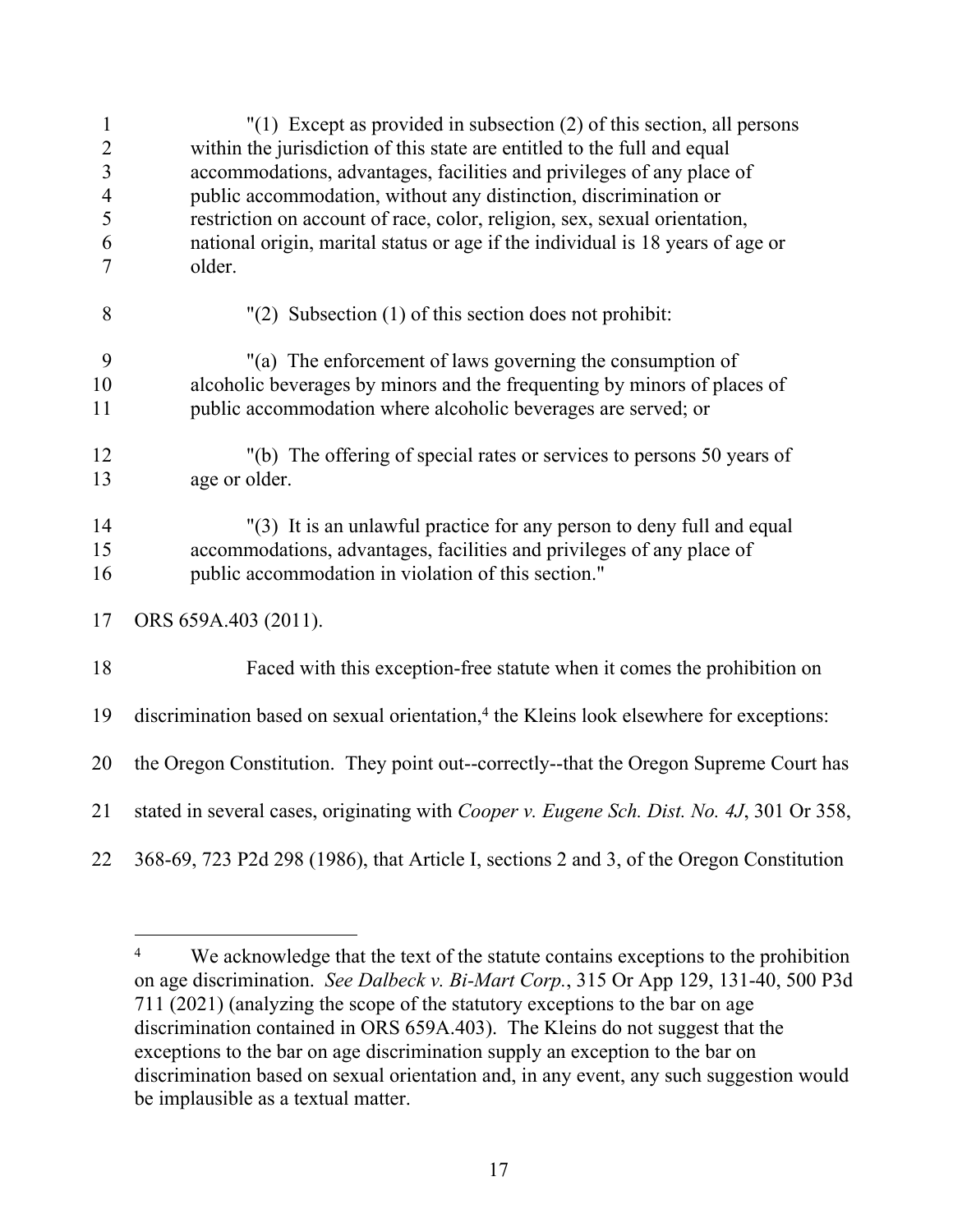| $\mathbf{1}$   | allow for an individual claim to a religious exemption from the application of a general               |
|----------------|--------------------------------------------------------------------------------------------------------|
| $\overline{2}$ | law: "With regard to rules that are generally applicable and neutral toward religion,                  |
| 3              | however, the only issues for us to consider are whether there was 'statutory authority to              |
| $\overline{4}$ | make such a regulation,' or whether we should grant 'an individual claim to exemption on               |
| 5              | religious grounds."" See State v. Hickman, 358 Or 1, 15-16, 358 P3d 987 (2015) (quoting                |
| 6              | Cooper, 301 Or at 368-69); State v. Brumwell, 350 Or 93, 108, 249 P3d 965 (2011)                       |
| 7              | (reiterating that where a law is neutral toward religion and generally applicable, the only            |
| 8              | issues under Article I, sections 2 and 3, are the authority to promulgate the law and an               |
| 9              | individual claim to an exemption on religious grounds). From that Oregon Supreme                       |
| 10             | Court mention of individual claims to exemptions on religious grounds, the Kleins reason               |
| 11             | that $(1)$ ORS 659A.403 allows for exceptions by way of Article I, sections 2 and 3, if not            |
| 12             | its own text; and (2) under <i>Fulton</i> , a religious exemption to ORS 659A.403 must be              |
| 13             | extended to them because, also under <i>Fulton</i> , the state's interest in nondiscrimination is      |
| 14             | insufficient to justify the denial of a religious exemption.                                           |
| 15             | We do not read Cooper, Hickman, Brumwell, or any of the other cases that                               |
| 16             | have quoted <i>Cooper</i> on the point, to stand for the proposition that Article I, sections 2 and    |
| 17             | 3, <sup>5</sup> grant Oregon courts the <i>discretion</i> to grant religious exemptions from generally |

<sup>5</sup> Article I, section 2, of the Oregon Constitution states: "All men shall be secure in the Natural right, to worship Almighty God according to the dictates of their own consciences." Article I, section 3, of the Oregon Constitution states: "No law shall in any case whatever control the free exercise, and enjoyment of religeous (*sic*) opinions, or interfere with the rights of conscience."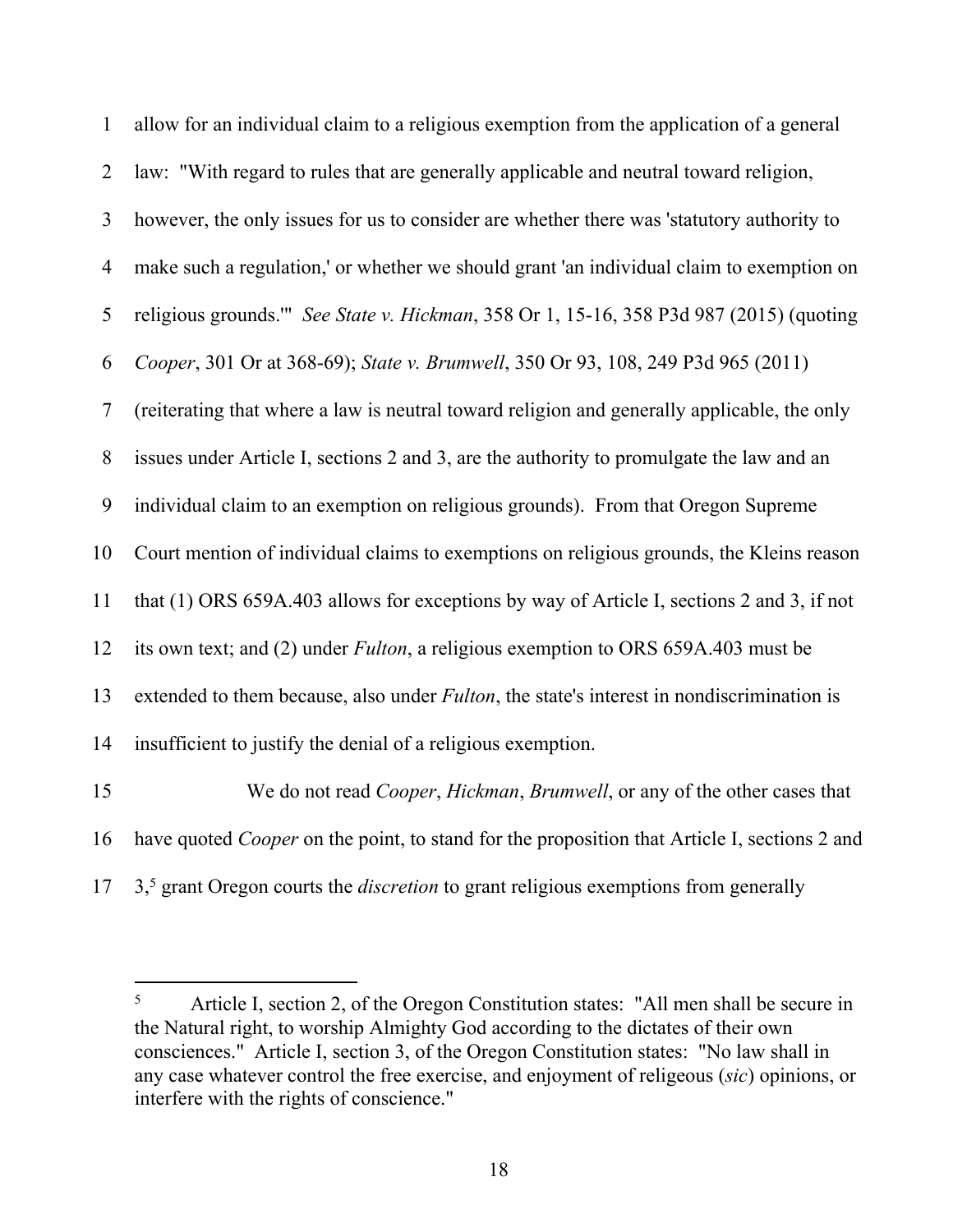1 applicable, neutral statutes that do not contain their own, legislatively-crafted exceptions. 2 That would be a potentially vast, and unusual, conferral of legislative authority on the 3 courts, and is not something that follows in any obvious way from the text of Article I, 4 sections 2 and 3, or the structure of the government under the Oregon Constitution. 5 Instead, we read the Oregon Supreme Court's cases to stand for the 6 proposition that an individual may be able to make a case that those provisions, *as a*  7 *matter of law*, require the grant of a religious exemption to a generally applicable and 8 neutral law. To make a case that either Article I, section 2, or Article I, section 3, 9 compelled the recognition of individual religious exemptions from a generally applicable, 10 neutral statute, an individual would need to demonstrate, under Oregon's well-established 11 methodology for construing the original provisions of our state constitution, that one or 12 both of those provisions require an individual exemption to a generally applicable law. 13 *See generally Priest v. Pierce*, 314 Or 411, 416, 840 P2d 65 (1992). That is, the 14 individual would need to demonstrate that, in light of "[i]ts specific wording, the case law 15 surrounding it, and the historical circumstances that led to its creation," either Article I, 16 section 2, or Article I, section 3, requires a grant of an individual religious exemption 17 under the circumstances present here. *Id.* at 415-16; *see* Hon. Jack L. Landau, *An*  18 *Introduction to Oregon Constitutional Interpretation*, 55 Willamette L Rev 261, 318 19 (2019) (explaining that Oregon courts discern the meaning and application of state 20 constitutional provisions through "analysis of the text of a provision in its historical 21 context, with a view to discerning how that provision would have been understood at the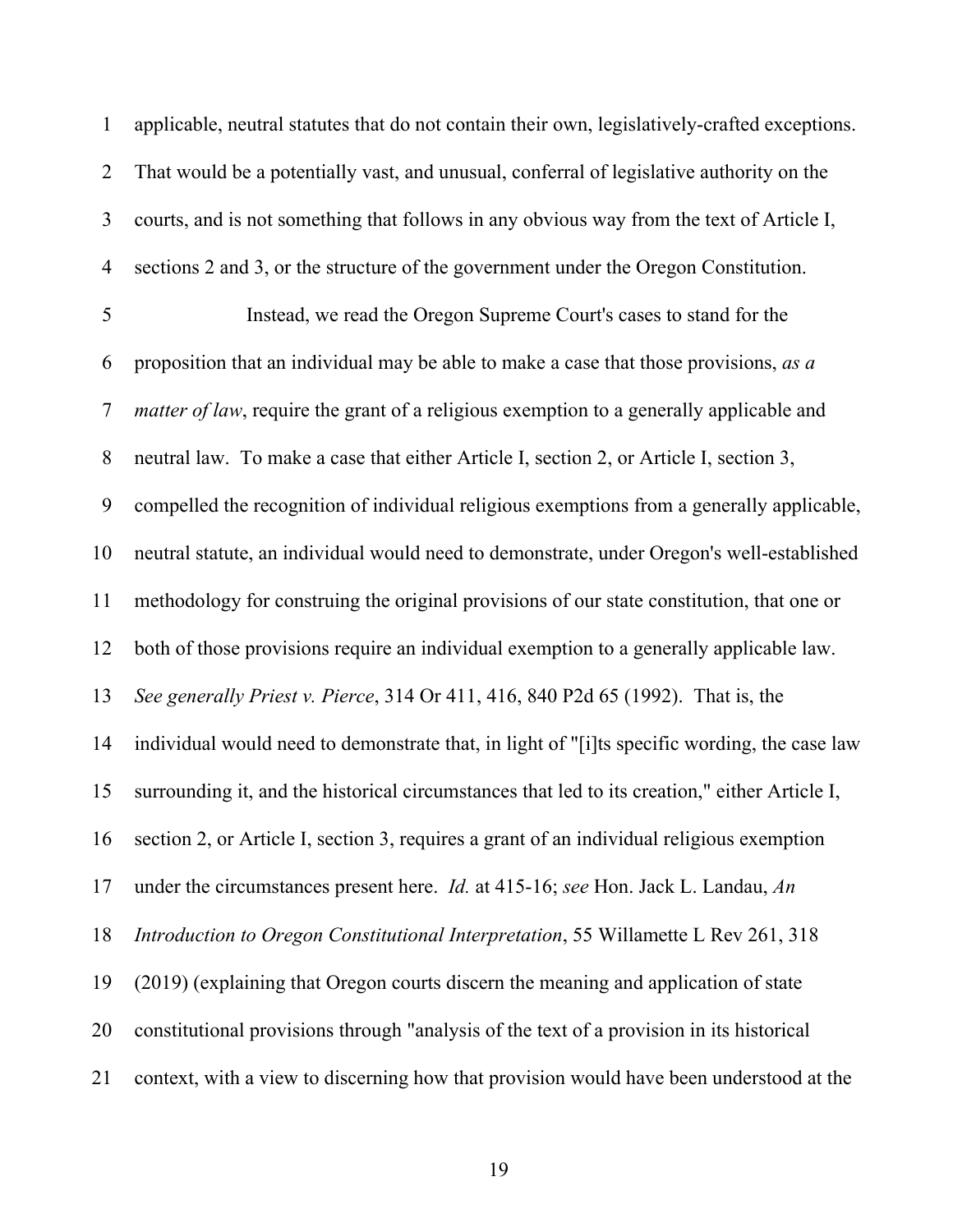| $\overline{2}$ | In this case, as we observed in our original opinion, the Kleins have not                         |
|----------------|---------------------------------------------------------------------------------------------------|
| 3              | developed an argument under the <i>Priest</i> framework that Article I, sections 2 and 3,         |
| $\overline{4}$ | require the grant of a religious exemption from ORS 659A.403. Klein I, 289 Or App at              |
| 5              | 549 ("The Kleins have not offered a focused argument for why the Oregon Constitution              |
| 6              | requires an exemption in this case, under the methodology for interpreting our                    |
| 7              | constitution."). They did not do so in their original briefs to us, and they have not done        |
| 8              | so now. Beyond that, if the Kleins had developed and prevailed on an argument in                  |
| 9              | accordance with the <i>Priest</i> framework that Article I, section 2 or 3, requires that they be |
| 10             | granted an exemption from ORS 659A.403, then there would be no need to consider                   |
| 11             | Fulton or the First Amendment at all. That is, if the Kleins had shown under the                  |
| 12             | applicable interpretive framework that those provisions require the grant of an individual        |
| 13             | exemption, then the Kleins would have obtained the relief they sought under the                   |
| 14             | provisions of the Oregon Constitution, without regard to Fulton. <sup>6</sup>                     |
|                |                                                                                                   |

1 time of its adoption and what general principles animated that understanding").

15 For those reasons, the Kleins have not demonstrated that *Fulton* alters our

<sup>6</sup> By omitting to develop state constitutional analysis in presenting their claims to us, the Kleins overlooked Oregon's longstanding and preferred approach to constitutional questions, under which claims are to be addressed under the state constitution before they are addressed under the federal constitution. Although preferred, Oregon's approach to resolving constitutional questions under the state constitution before considering the federal constitution generally is not a basis on which to depart from "the bedrock principle of appellate jurisprudence that courts generally should decide cases as framed by the parties' properly raised and preserved arguments," particularly where an appellant has multiple opportunities to develop the state constitutional argument but has not done so. *State v. Link*, 367 Or 625, 640-42, 482 P3d 28 (2021).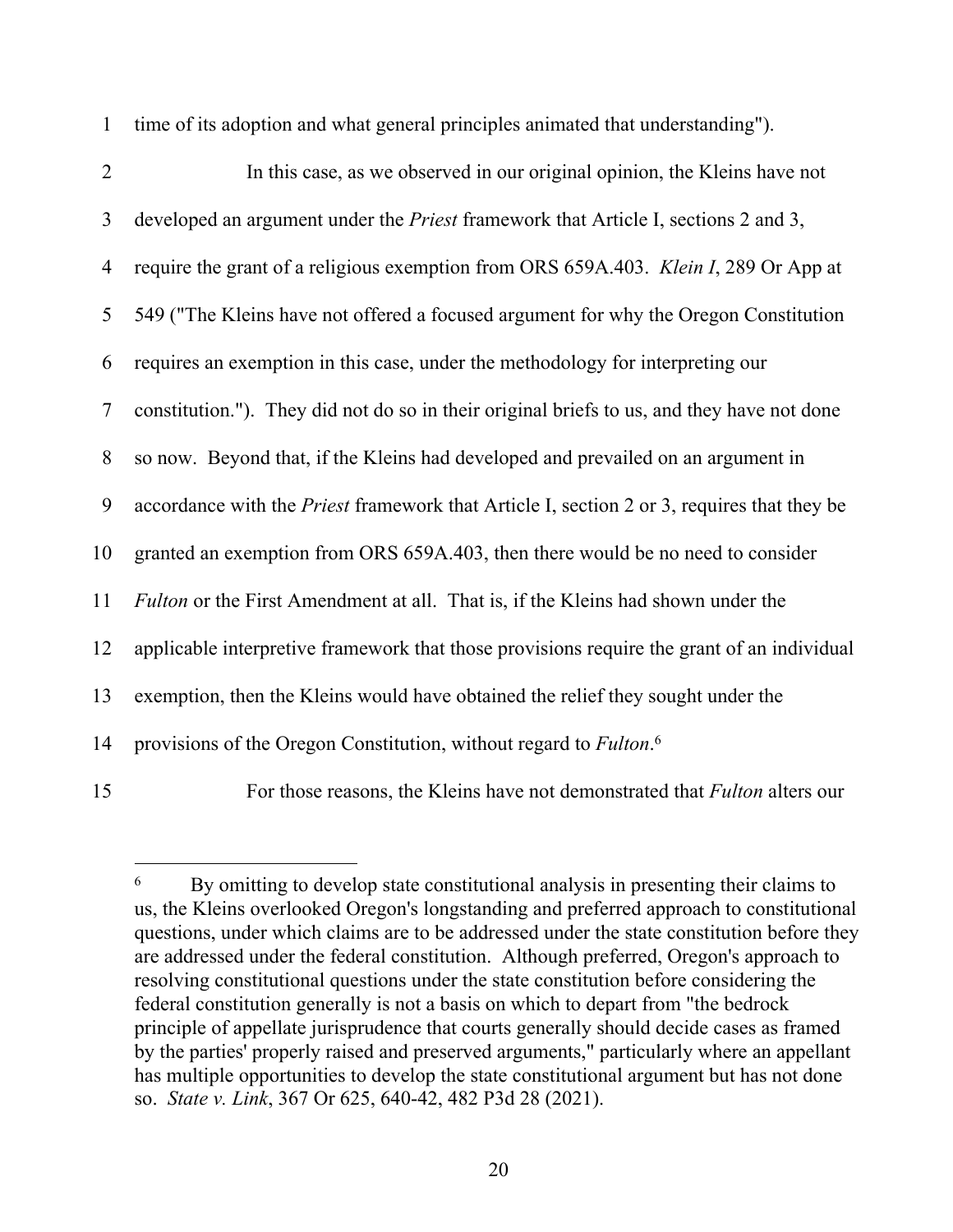| $\mathbf{1}$   | prior conclusion that ORS 659A.403 is a "generally applicable" law for purposes of                |
|----------------|---------------------------------------------------------------------------------------------------|
| $\overline{2}$ | Smith, nor our related conclusion that, under Smith, the application of the law to Aaron's        |
| 3              | conduct of denying cake-making services based on sexual orientation does not violate the          |
| $\overline{4}$ | Kleins' rights under the Free Exercise Clause. Klein I, 289 Or App at 543-50.                     |
| 5              | Masterpiece Cakeshop<br><b>B.</b>                                                                 |
| 6              | The remaining question is how, if at all, the Supreme Court's decision in                         |
| 7              | Masterpiece Cakeshop bears on our assessment of the order on review. Before                       |
| $8\,$          | addressing the parties' competing arguments about how that case affects this one, we set          |
| 9              | forth the key facts of that case and, then, our understanding of the job the United States        |
| 10             | Supreme Court has given us.                                                                       |
| 11             | Much like this case, Masterpiece Cakeshop involved a Colorado agency's                            |
| 12             | determination that a baker, Phillips, and his bakery, Masterpiece Cakeshop, violated the          |
| 13             | state's antidiscrimination laws by refusing to supply a wedding cake to a same-sex                |
| 14             | couple. Masterpiece Cakeshop, ___ US at ___, 138 S Ct at 1723. As here, the agency                |
| 15             | rejected Phillips' claim that the application of the state's prohibition on discrimination        |
| 16             | violated his free exercise rights, relying on Smith. Id. at ___, 138 S Ct at 1726. The            |
| 17             | Colorado Court of Appeals affirmed, also relying on Smith, and the Colorado Supreme               |
| 18             | Court denied review. <i>Id.</i> at ___, 138 S Ct at 1727.                                         |
| 19             | On Phillips' petition, the United States Supreme Court granted certiorari.                        |
| 20             | <i>Id.</i> Ultimately, though, the Court never addressed the question of the legal correctness of |
|                |                                                                                                   |

21 the agency's (and the court's) ruling. *Id.* at \_\_\_, 138 S Ct at 1729. Instead, the Court set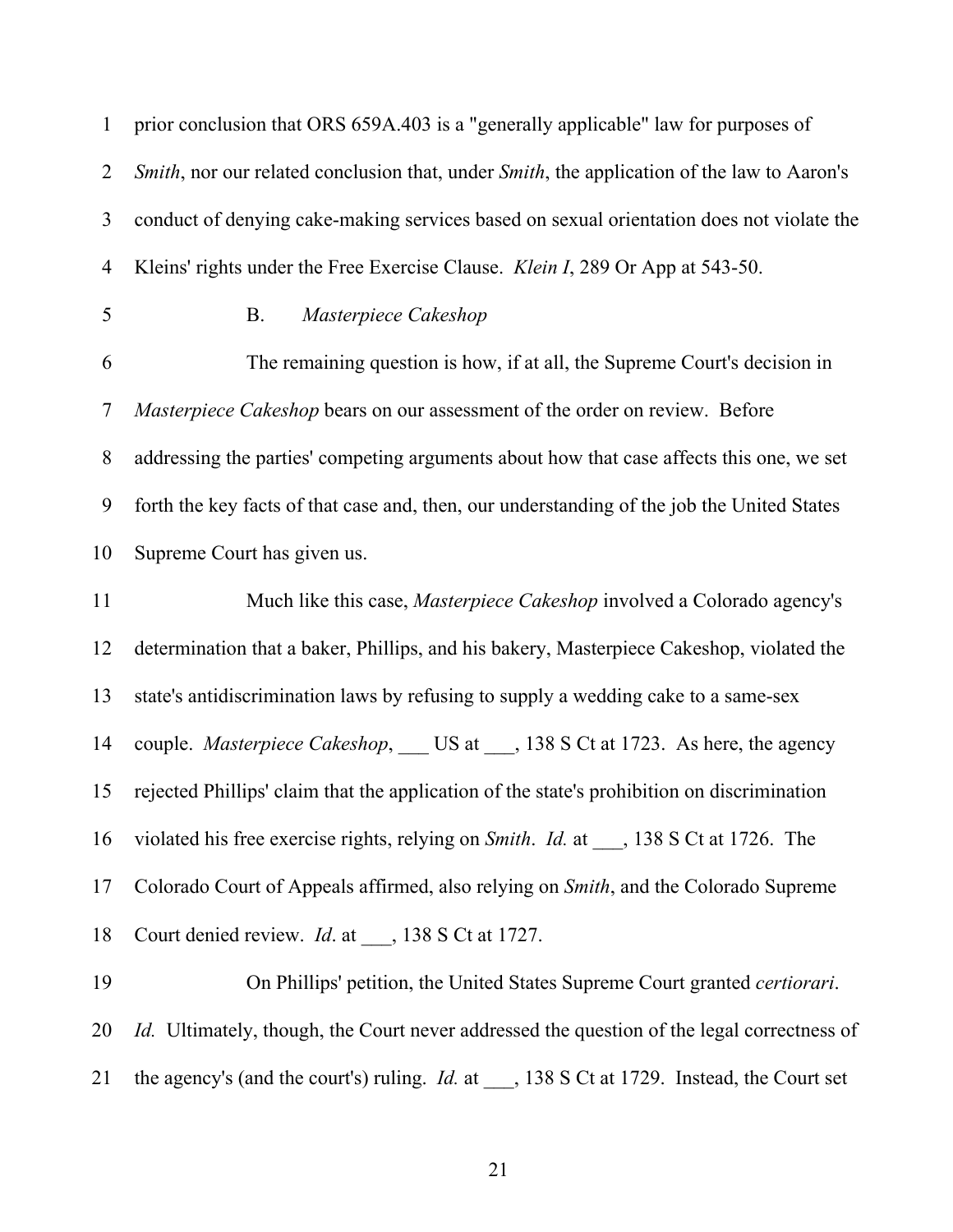1 aside the agency's decision based on its determination that the agency's "treatment of 2 Phillips' case violated the State's duty under the First Amendment not to base laws or 3 regulations on hostility to a religion or religious viewpoint." *Id.* at \_\_\_, 138 S Ct at 1731. 4 The court explained that the "requisite religious neutrality \* \* \* must be strictly 5 observed," and determined that "the Commission's consideration of Phillips' case was 6 neither tolerant nor respectful of Phillips' religious beliefs." *Id.* at \_\_\_, 138 S Ct at 1731- 7 32.

8 In reaching that conclusion, the Court stressed that "[t]he Free Exercise 9 Clause bars 'even subtle departures from neutrality' on matters of religion," and cautioned 10 that "[t]he Constitution 'commits government itself to religious tolerance, and upon even 11 slight suspicion that proposals for state intervention stem from animosity to religion or 12 distrust of its practices, all officials must pause to remember their own high duty to the 13 Constitution and the rights it secures.'" *Id.* at \_\_\_, 138 S Ct at 1731 (quoting *Church of*  14 *Lukumi Babalu Aye, Inc. v. Hialeah*, 508 US 520, 534, 547, 113 S Ct 2217, 124 L Ed 2d 15 472 (1993)).

16 The Court expanded on its decision in *Church of Lukumi Babalu Aye*. That 17 case addressed whether a legislative decision--a city ordinance--comported with the First 18 Amendment's neutrality requirement. In *Masterpiece Cakeshop*, the Court projected the 19 principles of *Church of Lukumi Babalu Aye* onto a different field: direct appellate review 20 of an adjudicative decision. The Court explained that in evaluating the religious 21 neutrality of a legislative or adjudicative action, "[f]actors relevant to the assessment of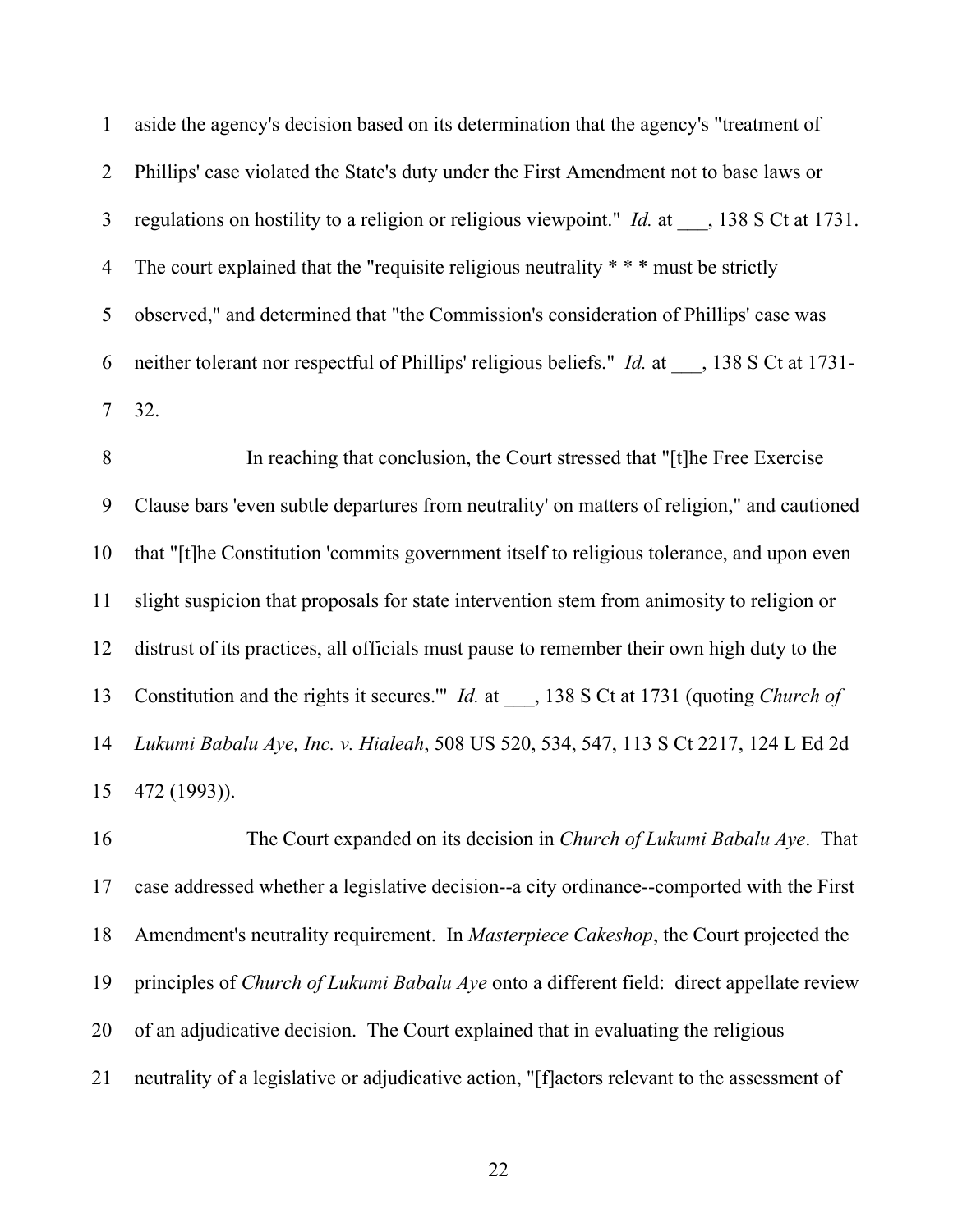1 government neutrality include 'the historical background of the decision under challenge, 2 the specific series of events leading to the enactment or official policy in question, and 3 the legislative or administrative history, including contemporaneous statements made by 4 members of the decision-making body.'" *Id.* at \_\_\_, 138 S Ct at 1731 (quoting *Church of*  5 *Lukumi Babalu Aye*, 508 US at 540).

6 Considering the whole record of the proceedings, the Court determined that 7 "[t]he Civil Rights Commission's treatment of [Phillip's] case has some elements of a 8 clear and impermissible hostility toward the sincere religious beliefs that motivated his 9 objection." *Id.* at \_\_\_, 138 S Ct at 1729. The Court identified two primary things that led 10 it to "draw the inference that Phillips' religious objection was not considered with the 11 neutrality that the Free Exercise clause requires": (1) statements by the commissioners 12 during the proceedings that were dismissive of the baker's religious beliefs and that were 13 not discussed or disavowed on review by the Colorado Court of Appeals; and (2) the 14 commission's differential treatment and allowance of other conscience-based objections 15 to application of the antidiscrimination law. *Id.* at \_\_\_, 138 S Ct at 1730-32. 16 As to statements, the Court observed that, during the course of the 17 proceedings, members of the commission "endorsed the view that religious beliefs cannot 18 legitimately be carried into the public sphere or commercial domain, implying that 19 religious beliefs and persons are less than fully welcome in Colorado's business

20 community." *Id.* at \_\_\_, 138 S Ct at 1729. It supported that observation by pointing to

21 statements by some of the commissioners during the public hearings on the case. At the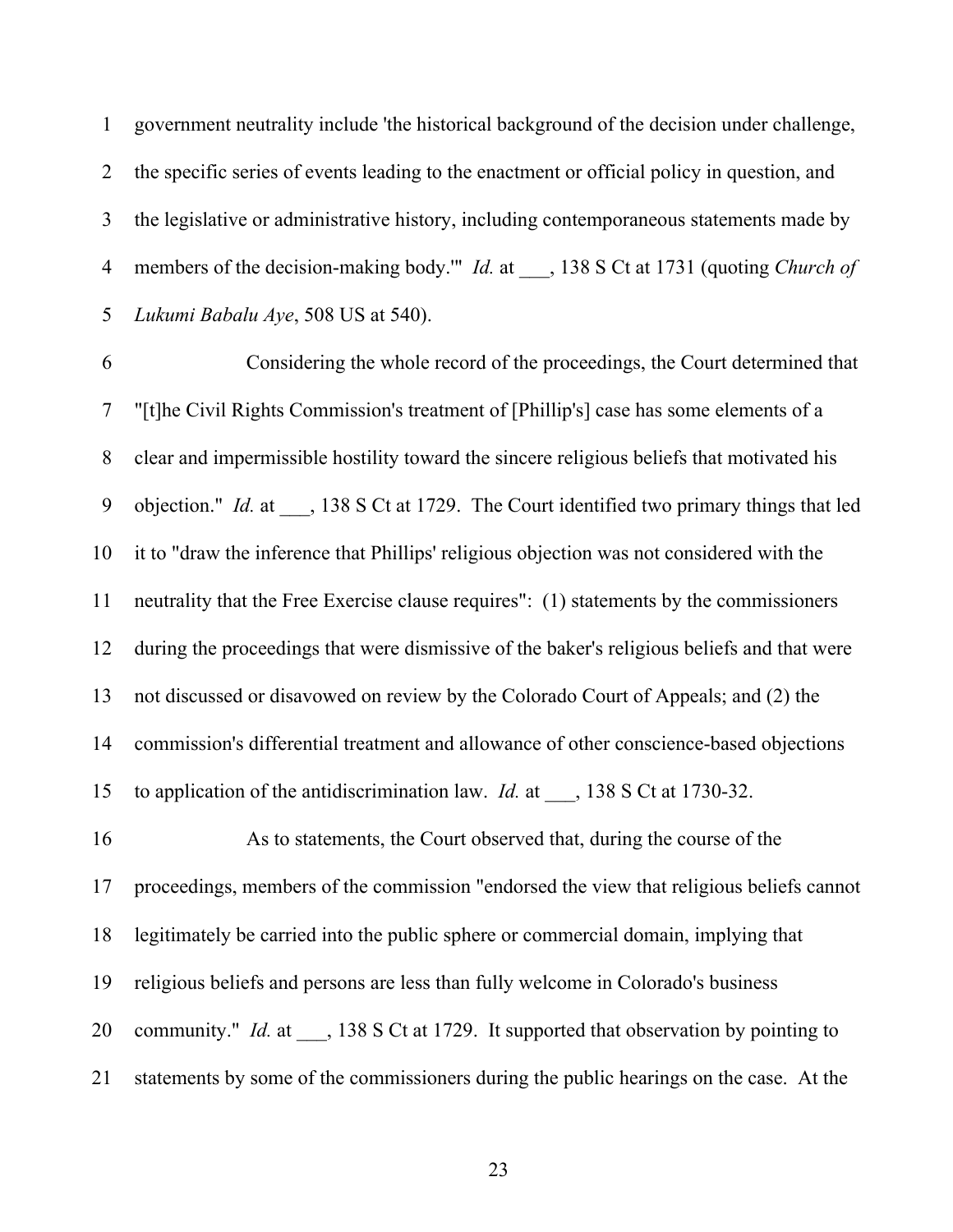# 1 first hearing,

| $\overline{2}$<br>$\overline{3}$<br>$\overline{4}$<br>5 | "One commissioner suggested that [the baker] can believe 'what he wants to<br>believe,' but cannot act on his religious beliefs 'if he decides to do business<br>in the state.' A few moments later, the commissioner restated the same<br>position: '[I]f a business man wants to do business in the state and he's got                                                                                                                                                                                                        |
|---------------------------------------------------------|---------------------------------------------------------------------------------------------------------------------------------------------------------------------------------------------------------------------------------------------------------------------------------------------------------------------------------------------------------------------------------------------------------------------------------------------------------------------------------------------------------------------------------|
| 6<br>7                                                  | an issue with the--the law's impacting his personal belief system, he needs<br>to look at being able to compromise."                                                                                                                                                                                                                                                                                                                                                                                                            |
| 8                                                       | <i>Id.</i> (record citations omitted). The Court noted that although those statements were                                                                                                                                                                                                                                                                                                                                                                                                                                      |
| 9                                                       | susceptible to a benign interpretation, they also "might be seen as inappropriate and                                                                                                                                                                                                                                                                                                                                                                                                                                           |
| 10                                                      | dismissive comments showing lack of due consideration for [the baker's] free exercise                                                                                                                                                                                                                                                                                                                                                                                                                                           |
| 11                                                      | rights and the dilemma he faced." <i>Id</i> . Then, at the second hearing, another commissioner                                                                                                                                                                                                                                                                                                                                                                                                                                 |
| 12                                                      | said "far more" disparaging things about Phillips' beliefs:                                                                                                                                                                                                                                                                                                                                                                                                                                                                     |
| 13<br>14<br>15<br>16<br>17<br>18<br>19                  | "I would also like to reiterate what we said in the hearing or the last<br>meeting. Freedom of religion and religion has been used to justify all kinds<br>of discrimination throughout history, whether it be slavery, whether it be<br>the holocaust, whether it be--I mean, we--we can list hundreds of situations<br>where freedom of religion has been used to justify discrimination. And to<br>me it is one of the most despicable pieces of rhetoric that people can use to-<br>-to use their religion to hurt others." |
| 20                                                      | Id.                                                                                                                                                                                                                                                                                                                                                                                                                                                                                                                             |
| 21                                                      | The Court explained that the statement disparaged the baker's "religion in at                                                                                                                                                                                                                                                                                                                                                                                                                                                   |
|                                                         | 22 least two distinct ways: by describing it as despicable, and also by characterizing it as                                                                                                                                                                                                                                                                                                                                                                                                                                    |
| 23                                                      | merely rhetorical--something insubstantial and even insincere." Id. Noting that none of                                                                                                                                                                                                                                                                                                                                                                                                                                         |
| 24                                                      | the other commissioners objected to those statements, and that the state appellate court                                                                                                                                                                                                                                                                                                                                                                                                                                        |
| 25                                                      | neither mentioned nor expressed concern about their content, the Court could not "avoid                                                                                                                                                                                                                                                                                                                                                                                                                                         |
| 26                                                      | the conclusion that these statements cast doubt on the fairness and impartiality of the                                                                                                                                                                                                                                                                                                                                                                                                                                         |
| 27                                                      | Commission's adjudication of [the baker's] case." <i>Id.</i> at ___, 138 S Ct at 1729-30.                                                                                                                                                                                                                                                                                                                                                                                                                                       |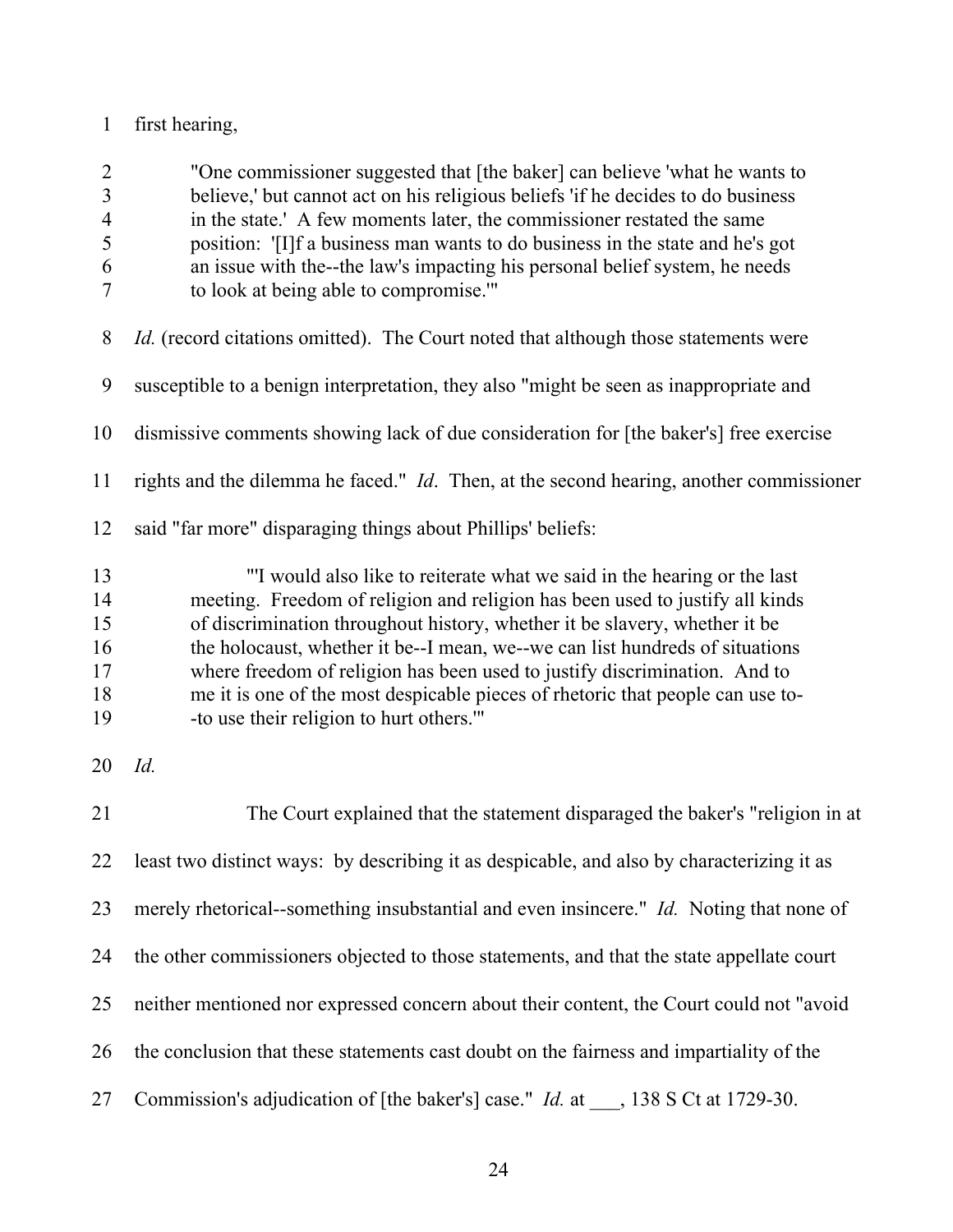| $\mathbf{1}$   | As for differential treatment, the Court noted that the commission on three                     |
|----------------|-------------------------------------------------------------------------------------------------|
| $\overline{2}$ | prior occasions had "considered the refusal of bakers to create cakes with images that          |
| $\mathfrak{Z}$ | conveyed disapproval of same-sex marriage, along with religious text," and, on each             |
| $\overline{4}$ | occasion, determined that the bakers were justified in refusing service based on their          |
| 5              | views that the messages they were asked to convey were hateful and discriminatory. Id.          |
| 6              | at ___, 138 S Ct at 1730. In contrast, in Phillips' case, the commission ruled that he was      |
| 7              | not justified in refusing to provide the wedding cake, taking the opposite view: "that any      |
| $8\,$          | message the requested cake would carry would be attributed to the customer, not to the          |
| 9              | baker." Id. Although Phillips pointed out that difference in treatment to the Colorado          |
| 10             | Court of Appeals, that court addressed the differential treatment only "in passing," and        |
| 11             | accepted the rationale that the difference in treatment was warranted because the bakers        |
| 12             | in the prior cases had denied service based on the offensiveness of the message that they       |
| 13             | were being asked to convey, not based on impermissible discrimination. $Id$ . at ___, 138 S     |
| 14             | Ct at 1730-31. That analysis was problematic as a constitutional matter because it was          |
| 15             | not viewpoint neutral: "The Colorado court's attempt to account for the difference in           |
| 16             | treatment elevates one view of what is offensive over another and itself sends a signal of      |
| 17             | official disapproval of Phillips' religious beliefs." <i>Id.</i> at ___, 138 S Ct at 1731.      |
| 18             | Because of those features of the Colorado adjudication, the Court held that                     |
| 19             | the commission's decision was the product of a hostility that "was inconsistent with the        |
| 20             | First Amendment's guarantee that our laws be applied in a manner that is neutral toward         |
| 21             | religion." <i>Id.</i> at ___, 138 S Ct at 1732. It emphasized "that the government, if it is to |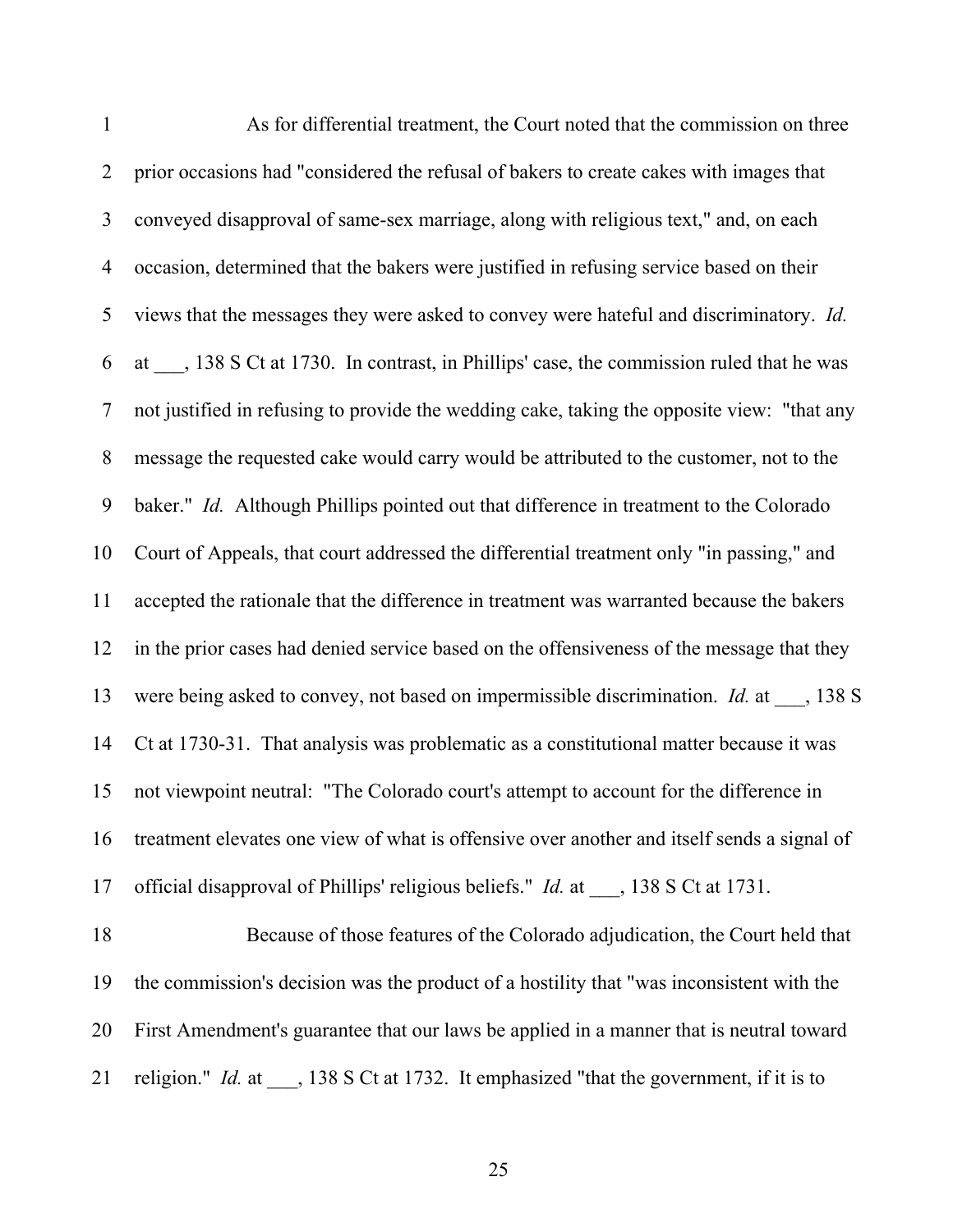1 respect the Constitution's guarantee of free exercise, cannot impose regulations that are 2 hostile to the religious beliefs of affected citizens and cannot act in a manner that passes 3 judgment upon or presupposes the illegitimacy of religious beliefs and practices." *Id.* at 4 \_\_\_, 138 S Ct at 1731. The Court concluded by observing:

5 "The outcome of cases like this in other circumstances must await 6 further elaboration in the courts, all in the context of recognizing that these 7 disputes must be resolved with tolerance, without undue disrespect to 8 sincere religious beliefs, and without subjecting gay persons to indignities 9 when they seek goods and services in an open market."

10 *Id.* at \_\_\_, 138 S Ct at 1732.

11 From the perspective of an intermediate appellate court called upon to 12 apply the holding of *Masterpiece Cakeshop* on direct judicial review of an agency 13 adjudication, it is difficult to discern, precisely, the rule of law announced or how to 14 apply it. The Court did not identify an applicable standard of review, and its opinion 15 poses different alternatives. Those range from a "slight suspicion" that the proceeding 16 was not neutral to religious beliefs, to "elements of a clear and impermissible hostility" to 17 religious beliefs, to indications of "subtle departures from neutrality." *Id.* at , 138 S 18 Ct at 1729, 1731. The Court also did not identify what party bears the burden of 19 persuasion on a claim that an adjudication was not neutral when the case is in a direct

20 review posture.<sup>7</sup> It did not explain whether the question is primarily one of law or one of

<sup>7</sup> In *Church of Lukumi Babalu Aye*, the Court confronted a claim of non-neutrality in a different procedural posture. The plaintiffs in that case brought a civil rights action under 42 USC § 1983 to challenge the ordinance at issue, and they requested a number of remedies, including a declaration that the ordinance unlawfully targeted their religion, in violation of the Free Exercise Clause. *Church of Lukumi Babalu Aye*, 508 US at 528-29.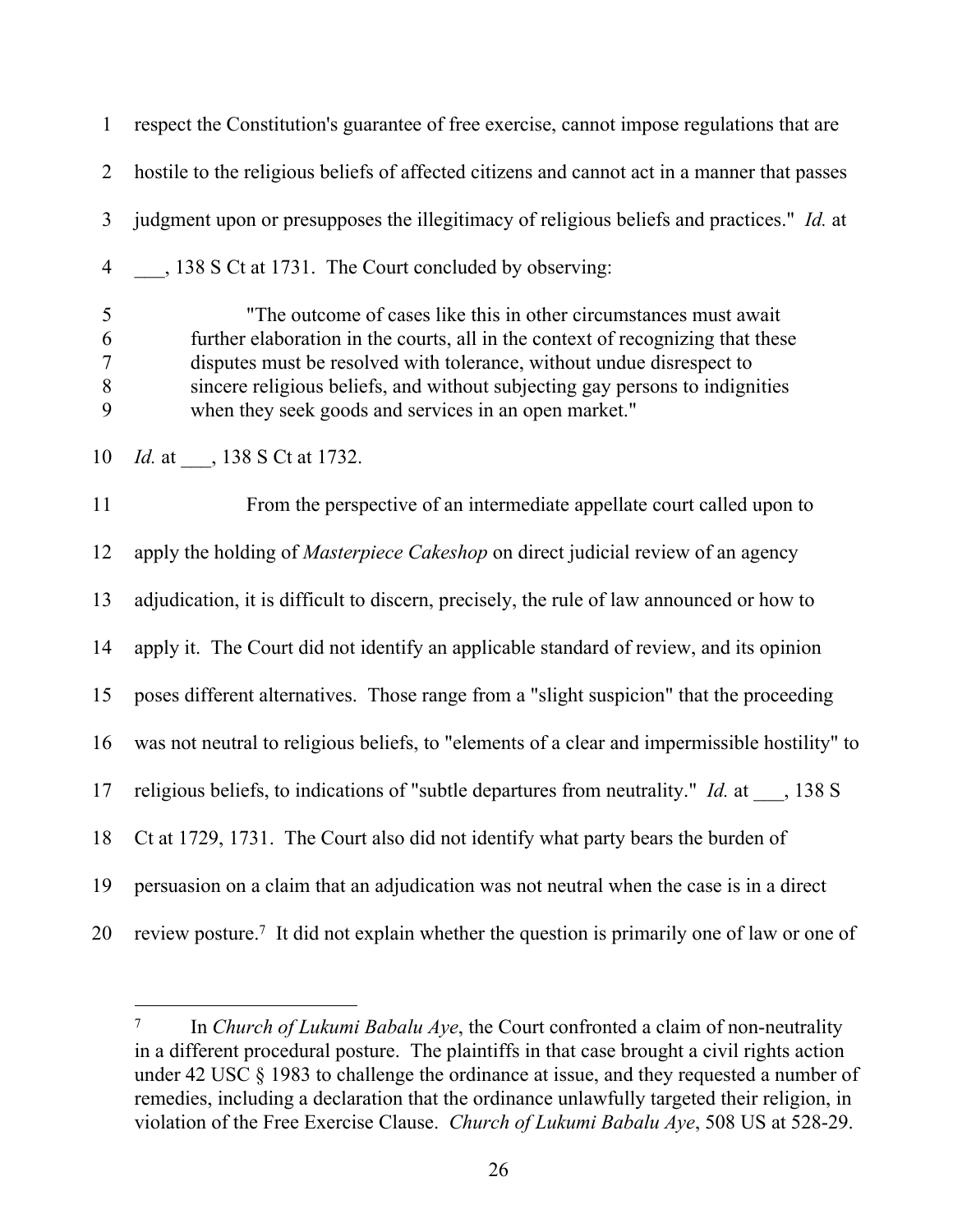1 fact. To the extent the issue presents a factual question, the Court did not identify a 2 standard of proof, or explain how fact-finding accords with the usual role of an appellate 3 court, a role that typically does not encompass fact-finding. Must the government 4 persuade the court that it acted in compliance with the neutrality requirement, or must the 5 party claiming the lack of neutral treatment persuade the court of the non-neutral 6 treatment? How convinced must a reviewing tribunal be of the presence or absence of 7 non-neutrality to set aside or sustain an agency's decision? 8 Despite all these questions about how to conduct the review required under 9 *Masterpiece Cakeshop*, we discern three principles to guide our review on remand. The 10 first is that, in evaluating on direct review a litigant's claim that an adjudication is 11 premised, in whole or in part, on unconstitutional hostility to religious beliefs, a 12 reviewing court must examine the entire record of the case, including each stage of the 13 case. The second is that, where, as here, a governmental adjudicator is called upon to 14 determine whether a person's conduct violates a generally applicable, neutral law, and 15 that conduct was motivated by a religious belief, the adjudicator must walk a tightwire, 16 acting scrupulously to ensure that the adjudication targets *only* the unlawful conduct, and 17 is not, in any way, the product of the adjudicator's hostility toward the belief itself. 18 Third, and finally, because even "subtle departures" from neutrality violate the First 19 Amendment, even "subtle departures" require some form of corrective action from a

The trial court held a 9-day bench trial to develop the factual record related to the plaintiffs' claim that the ordinance was not religiously neutral. *Id*. at 528.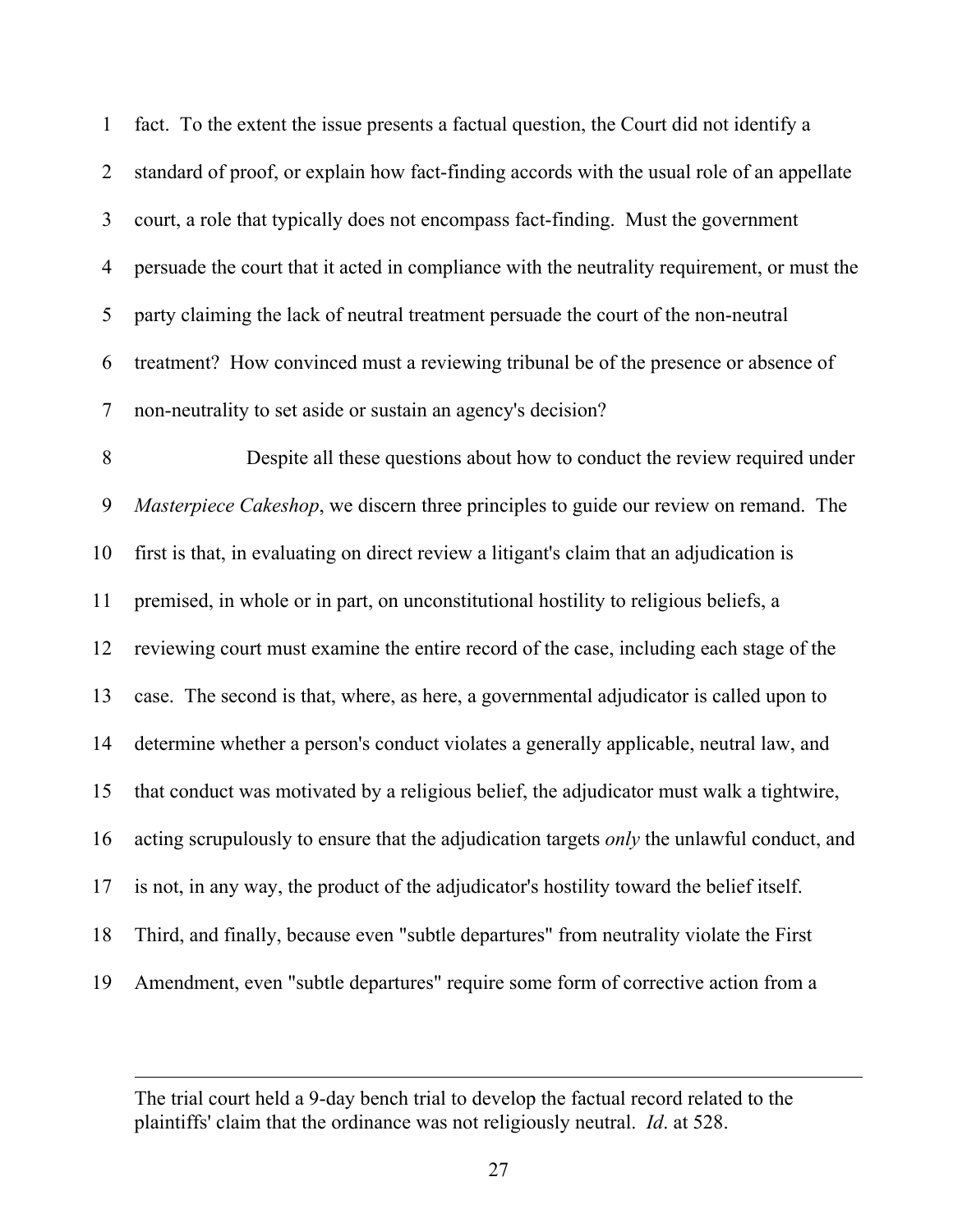1 reviewing court. *Id*. at \_\_\_, 138 S Ct at 1731.

| $\overline{2}$ | When the whole record of this case is considered in light of those                                |
|----------------|---------------------------------------------------------------------------------------------------|
| 3              | principles, and the specific aspects of the Colorado adjudication that the Supreme Court          |
| 4              | deemed problematic in Masterpiece Cakeshop, one portion of it evidences the type of               |
| 5              | subtle departure from neutrality that the Supreme Court identified in that case. <sup>8</sup> For |
| 6              | reasons that we elaborate on, the prosecutor's closing argument apparently equating the           |
| 7              | Kleins' religious beliefs with "prejudice," together with the agency's reasoning for              |
| 8              | imposing damages in connection with Aaron's quotation of Leviticus, reflect that the              |
| 9              | agency acted in a way that passed judgment on the Kleins' religious beliefs, something            |
| 10             | that is impermissible under Masterpiece Cakeshop.                                                 |
| 11             | First, the prosecutor's closing argument suggests that the Kleins' religious                      |
| 12             | beliefs equate to "prejudice," in a way that resembles how one of the Colorado                    |
| 13             | commissioners equated Phillips' religious beliefs to "rhetoric." The prosecutor discussed         |
| 14             | the history of the public accommodations law, and how it left Oregonians "'free to harbor         |
| 15             | whatever prejudices they choose" but simply outlawed acts of discrimination in public             |
| 16             | accommodations. She then asserted:                                                                |
|                |                                                                                                   |

17 "*That's exactly what's going on in this case*. The Kleins, of course, 18 are allowed to feel and hold whatever beliefs they hold dear to them. But

<sup>8</sup> In their supplemental briefing, the Kleins discuss a range of things that, in their view, demonstrate that the proceeding was not religiously neutral. We address only those that, upon our whole record review, have convinced us that BOLI handled this matter in a way that deviated from the strict neutrality required under *Masterpiece Cakeshop*.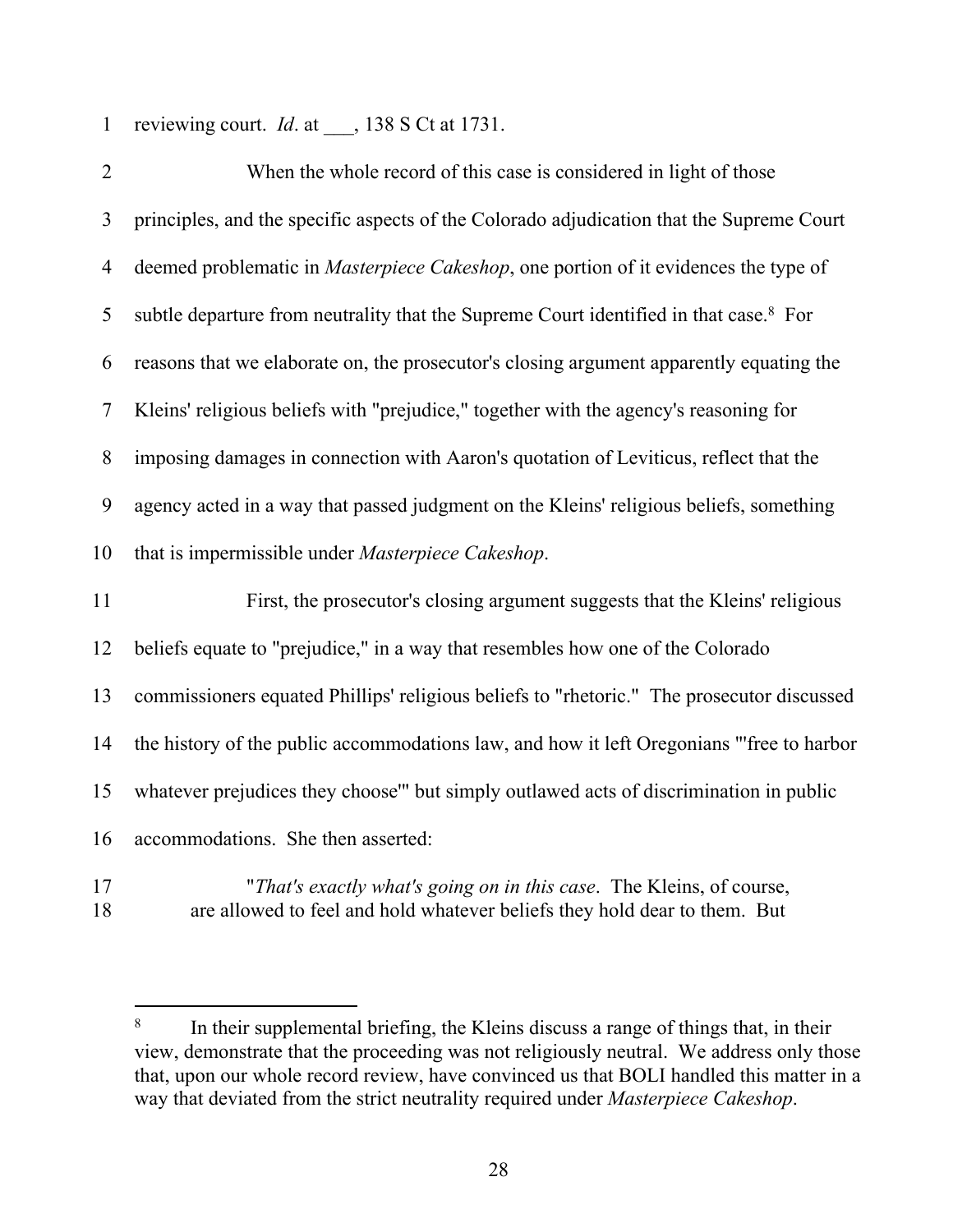1 when they operate in a public place and provide goods and services to the 2 public, they have to do so without discrimination."

3 (Emphasis added.)

4 One way to understand that line of argument is as identifying the Kleins' 5 religious beliefs with the pejorative term "prejudice." In that way, the argument appears 6 to pass judgment on the Kleins' beliefs, treating the beliefs as the equivalent of mere 7 prejudice, and dismissing the dilemma of conscience faced by persons who believe that 8 their faith demands one thing of them, while the law demands another. Although the 9 BOLI prosecutor's statements were made in closing argument, and the BOLI 10 commissioner, not the prosecutor, ultimately rendered the final order on review, the 11 prosecutor was acting on behalf of BOLI in making those statements, and the 12 commissioner did nothing to disavow them in the final order that he issued on behalf of 13 the agency. *Cf. Masterpiece Cakeshop*, US at , 138 S Ct at 1729-30 (observing 14 that Colorado Court of Appeals did not mention troubling statements or express concern, 15 and that briefs to the Supreme Court did not disavow or express concern about troubling 16 statements).

17 In cases in which a prosecutor is independent from the ultimate adjudicator, 18 we do not think there would be a basis to attribute the prosecutor's statements to the 19 adjudicator. For example, if an executive-branch prosecutor made a disparaging 20 statement about religion in a criminal case tried in a judicial-branch court, because of the 21 independence of the branches, there likely would not be a basis to attribute the executive-22 branch actor's potential hostility to religion to the judicial-branch actor, even if the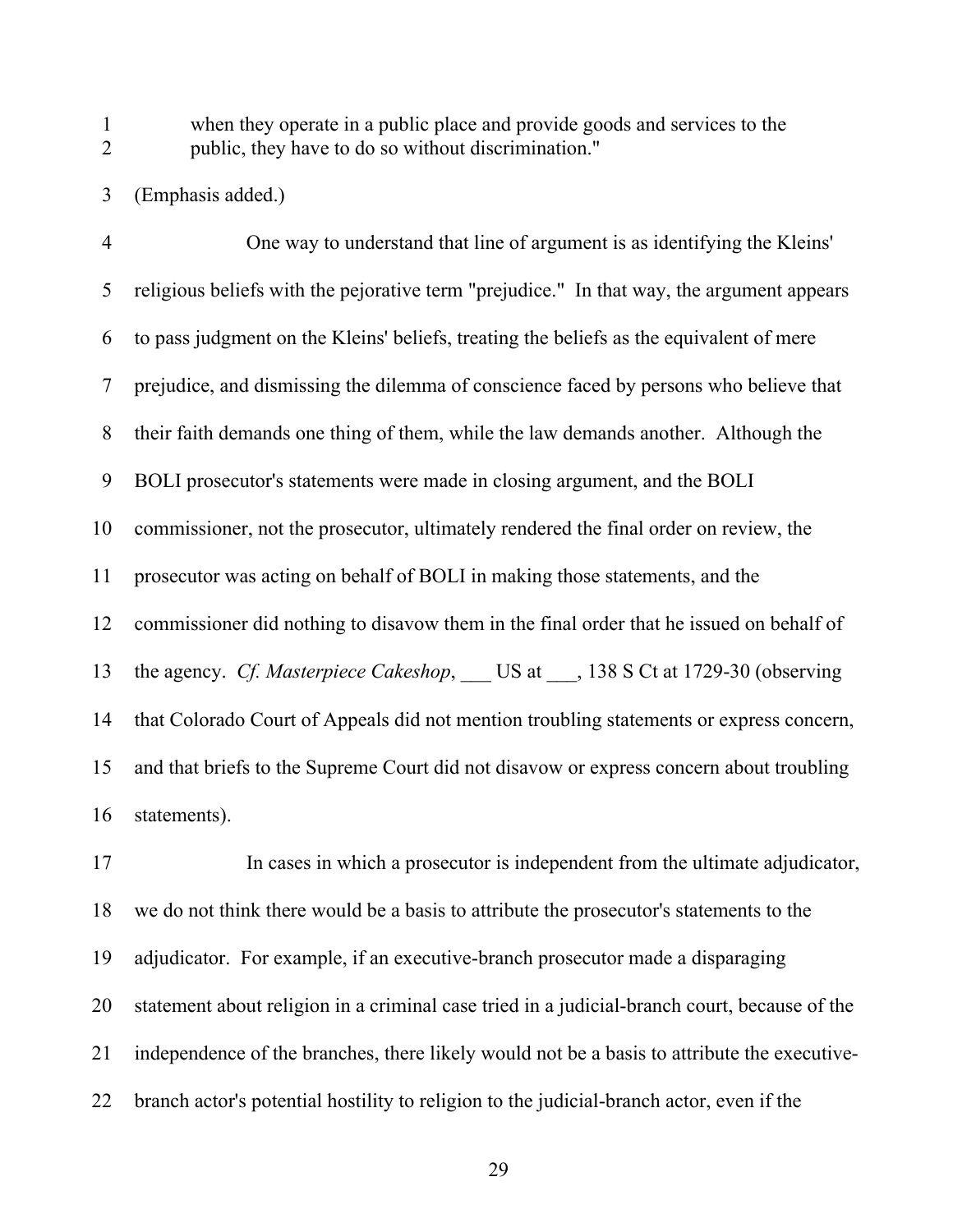| $\mathbf{1}$   | judicial-branch actor did not specifically disavow the executive-branch actor's statement.  |
|----------------|---------------------------------------------------------------------------------------------|
| $\overline{2}$ | But under BOLI's statutory structure, BOLI's prosecutor is not independent of the final     |
| 3              | adjudicator, the commissioner. By statute, the commissioner is the head of BOLI.            |
| 4              | ORS 651.030(1) ("[BOLI] shall be under the control of the Commissioner of [BOLI]            |
| 5              | which office hereby is created."). By statute, the commissioner also is the one who has     |
| 6              | the authority to initiate the formal charges that start a case like this one. ORS 659A.845. |
| 7              | By statute, even when the case is tried to the Office of Administrative Hearings initially, |
| 8              | as it was here, the commissioner retains full control over the content of the order that    |
| 9              | results: "The commissioner may affirm, reverse, modify or supplement the                    |
| 10             | determinations, conclusions or order of any special tribunal or hearing officer appointed   |
| 11             | under this subsection." ORS $659A.850(1)(a)$ .                                              |
| 12             | Because the BOLI prosecutor acts on behalf of BOLI, which is under the                      |
| 13             | control of the commissioner, absent a disavowal by the commissioner of a prosecutor's       |
| 14             | position in the context of deciding a contested case, it is inferable that the prosecutor's |
| 15             | position is the position of the agency, including its commissioner. Our initial decision in |
| 16             | this case underscores that lack of independence. There, we implicitly relied on the         |
| 17             | interdependence of BOLI and its prosecutor in rejecting the Kleins' substantial-reason      |
| 18             | argument when we pointed to the prosecutor's closing argument as indicative of BOLI's       |
| 19             | reasoning, although BOLI's order did not make the reasoning explicit. Klein, 289 Or App     |
| 20             | at 557-60. In so doing, we effectively recognized that the prosecutor represented the       |
| 21             | agency's viewpoint. In any event, given the agency's structure, that the prosecutor took    |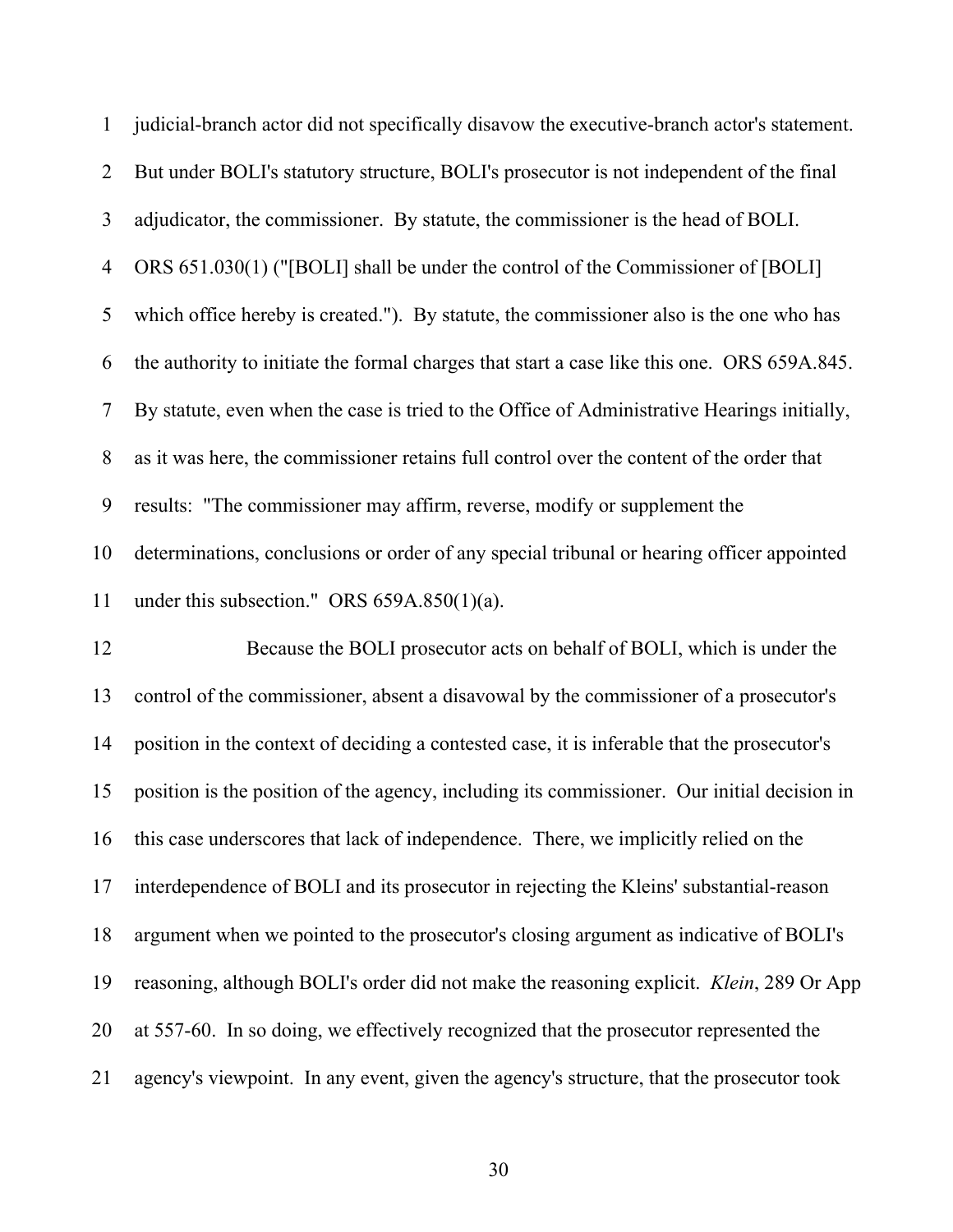1 that position, and the commissioner did not disavow it, gives rise to at least a "slight 2 suspicion" that the position is one shared by the agency, including its head and final 3 adjudicator, the commissioner.

4 Similarly to what happened in *Masterpiece Cakeshop*, that specter of non-5 neutrality materializes into the affirmative conclusion that BOLI at least subtly departed 6 from principles of neutrality when it awarded noneconomic damages based on Aaron's 7 quotation of Leviticus. BOLI found as fact that Aaron quoted Leviticus during a 8 discussion with Cheryl about their differing religious perspectives on marriage by 9 couples of the same sex. It also found as fact that Aaron's testimony about what he said 10 in that discussion, and his intention in saying it, was credible. Cheryl had returned to the 11 store in the hopes of a "teaching moment" to share with Aaron how she used to share his 12 beliefs but, as a result of her experience, no longer believes the same things. It was in 13 response to Cheryl's sharing of her perspective that Aaron asked why the Bible states 14 what it does, and he quoted Leviticus. Aaron testified that he did not call Cheryl's 15 children abominations or make the statement with the intention of doing so, testimony 16 that BOLI credited over Cheryl's competing version of events. Cheryl nonetheless told 17 Rachel and Laurel that Aaron had said that her children were abominations, and BOLI 18 sought and imposed noneconomic damages based on the distress that Rachel and Laurel 19 suffered upon hearing Cheryl's characterization of what Aaron had said. As we 20 recognized the first time this matter was before us, in so doing, BOLI adopted the 21 perspective of its prosecutor that it did not really matter what Aaron actually had said,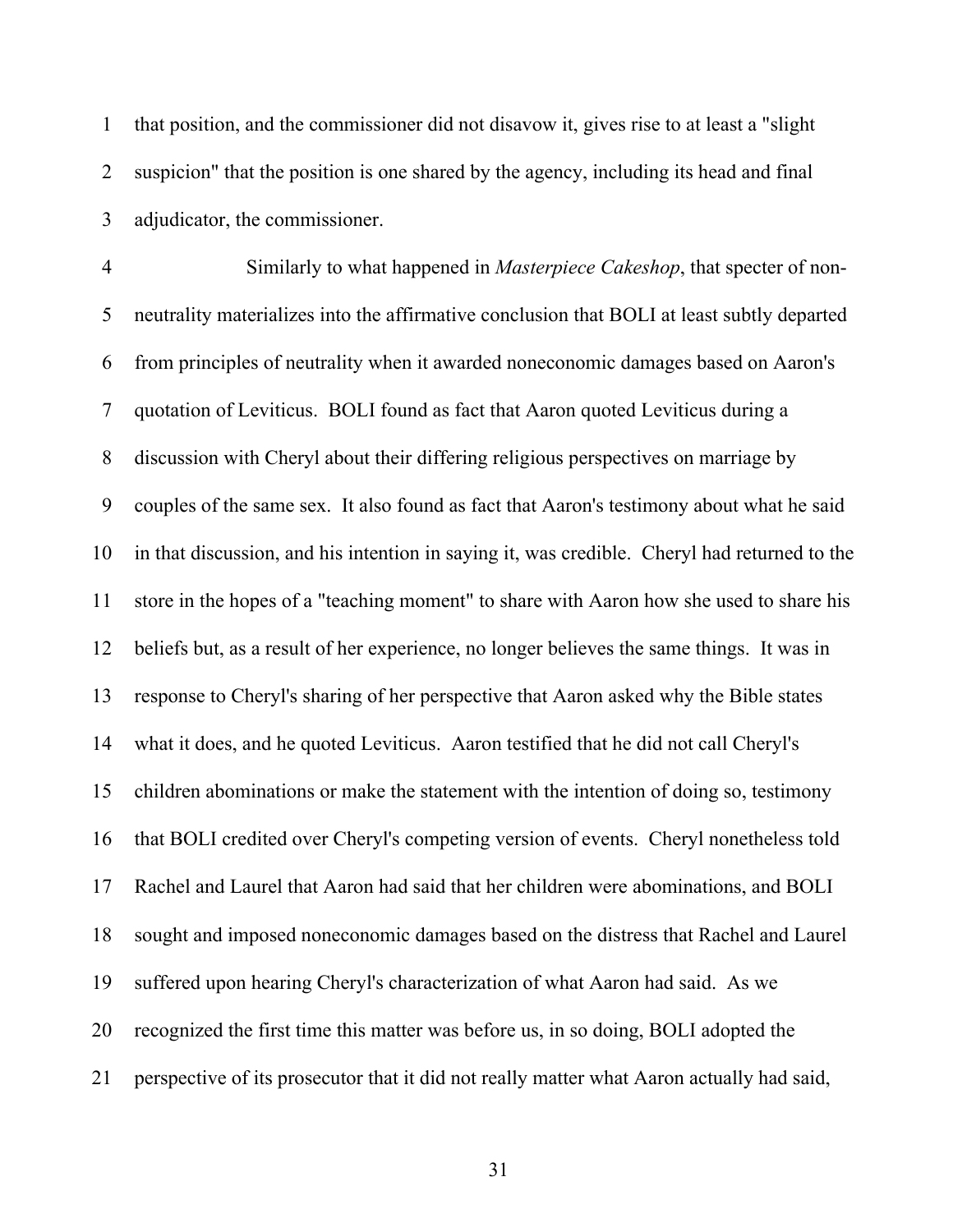1 because of the distress caused by Aaron's use of the word "abomination," and because 2 Aaron had made those statements in the course of denying services.

3 BOLI's determination that it did not matter whether Aaron had, in fact, 4 called Cheryl's children abominations or, instead, quoted Leviticus in response to 5 Cheryl's explanation of her change in perspective, could be understood to indicate the 6 same kind of dismissiveness the Supreme Court found impermissible. Taking the 7 position that it did not matter factually what Aaron had said tends to suggest hostility or 8 dismissiveness because it is not typical to hold someone liable in damages for something 9 they did not, in fact, say or do. On the contrary, the facts matter when imposing liability 10 for damages, and there is a significant difference, factually, between a person who quotes 11 a topically relevant Bible passage that contains an inflammatory word to respond to a 12 suggestion that they might change their beliefs, and a person who calls another person a 13 name using that same inflammatory word. Although that hostility could be a general 14 hostility toward Aaron based on the harm his words caused, rather than hostility toward 15 his religious beliefs, the prosecutor's prior apparent equation of Aaron's religious beliefs 16 with prejudice, points at least somewhat in the direction of the latter. Additionally, BOLI 17 never distinguished or explained why it was equating Aaron's identification of a portion 18 of the Bible that informs his religious beliefs--in the context of a discussion explicitly 19 about religious beliefs--with calling the other person's children a horrible name. Instead, 20 BOLI rested its decision on the fact that in his conversation with Cheryl, Aaron uttered 21 the inflammatory word "abomination." Similar to what happened in *Masterpiece*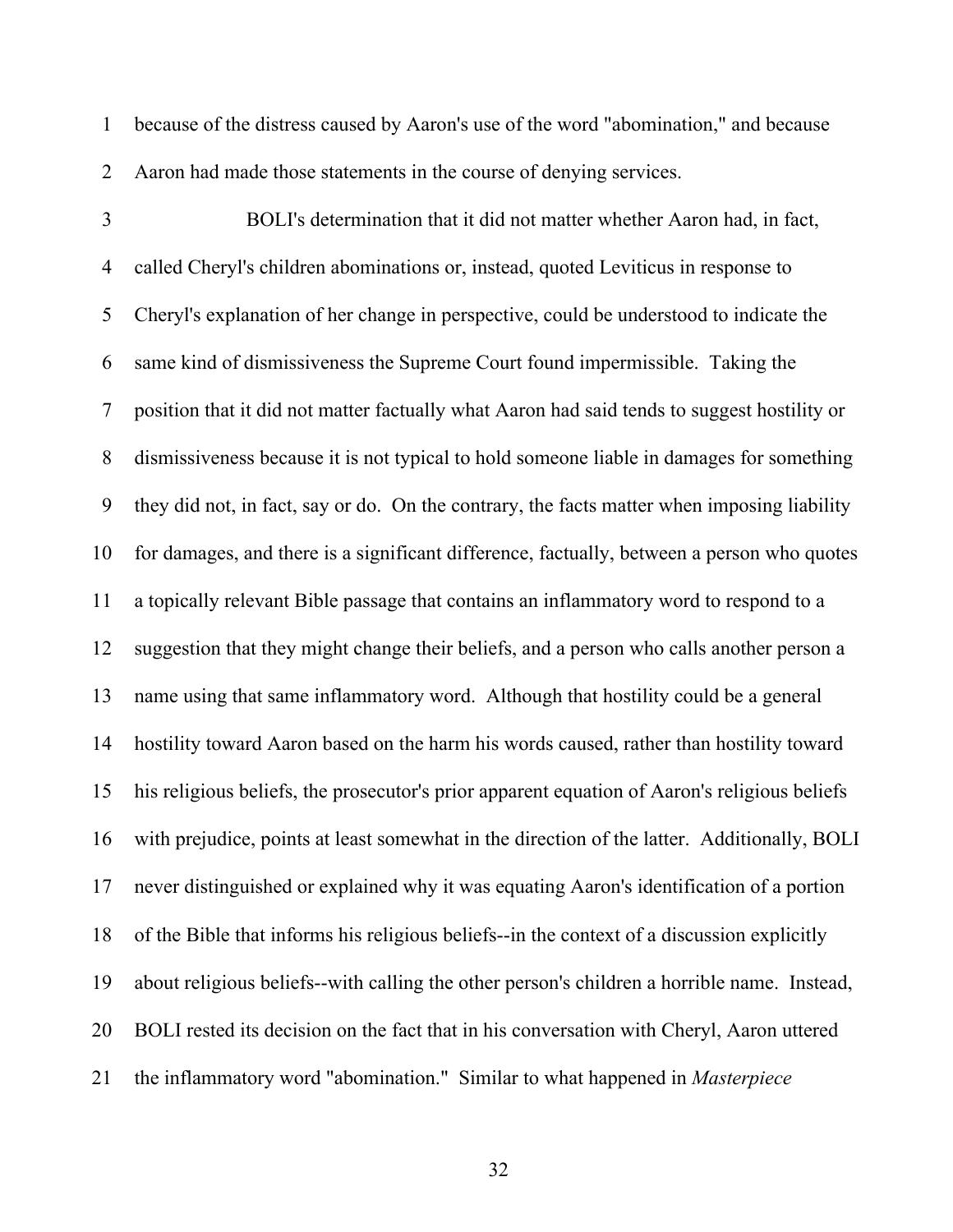1 *Cakeshop*, BOLI appears to have treated Aaron's expression of his beliefs as something 2 closer to "rhetoric" than an attempt to explain the source for his beliefs, even though it 3 credited Aaron's version of the exchange with Cheryl.

4 Ultimately, what indicates that BOLI at least subtly departed from the 5 requirement of strict neutrality in its damages award is the fact that it expressly awarded 6 damages in part based on what it found as fact to be Aaron's expression of his views in 7 the context of a religious dialogue. The conversation that Cheryl and Aaron had when 8 she returned to the store is a conversation that is dividing faith communities. *See, e.g.*, 9 Campbell Robertson & Elizabeth Dias, *United Methodist Church Announces Plan to Split*  10 *Over Same-Sex Marriage*, NY Times (Jan 3, 2020),

11 https://www.nytimes.com/2020/01/03/us/methodist-split-gay-marriage.html (accessed 12 Jan 18, 2022) (reporting that leaders of the United Methodist Church, "the second-largest 13 Protestant denomination in the United States," had announced "a plan that would 14 formally split the church, citing 'fundamental differences' over same-sex marriage after 15 years of division"). According to BOLI's findings and the evidence in the record 16 consistent with those findings, Cheryl and Aaron were talking about their respective 17 religious beliefs when Aaron, in response to Cheryl's explanation about why her religious 18 perspective had changed, asked why the Bible says what it does in Leviticus. Given that 19 circumstance, to the extent that it both pleaded (as prosecutor), then proved to itself and 20 ordered the Kleins to pay monetary damages based on Aaron's statements in that 21 conversation, BOLI effectively took a side in an ongoing religious discussion. That does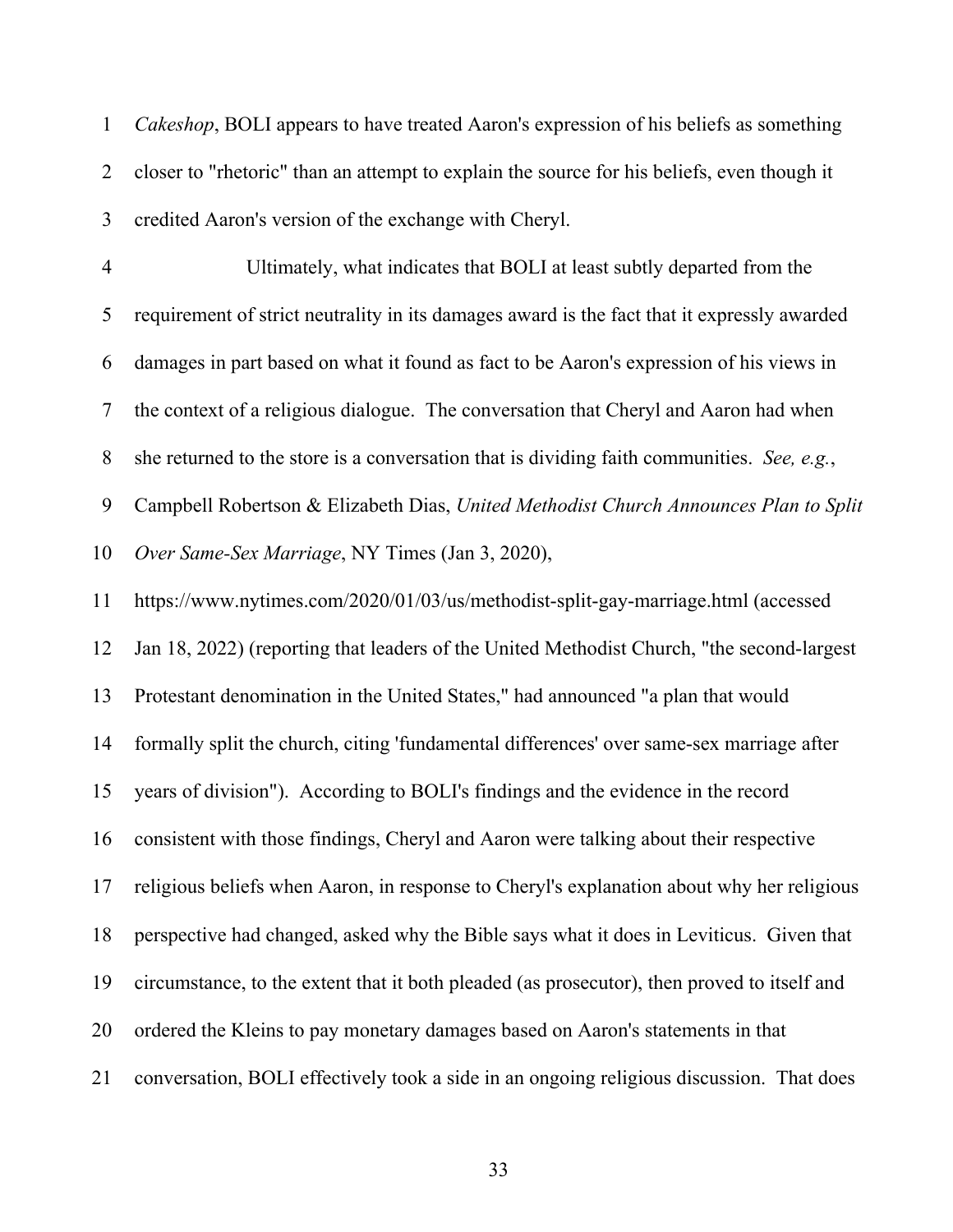1 not square with the obligation of government to remain strictly neutral toward religion 2 and strictly neutral toward particular religious beliefs. Rather, given BOLI's overarching 3 and multifaceted role in this case, it directly suggests a governmental preference for one 4 faith perspective over another in what remains an ongoing, emotionally hard discussion 5 within American communities of faith.

6 In reaching this conclusion, we do not mean to suggest that the use of a 7 Bible quote immunizes a speaker from liability for emotional distress damages. It is easy 8 to envision circumstances in which, as a factual matter, a speaker might employ biblical 9 references to engage in name-calling and inflict emotional distress. We also do not mean 10 to suggest that Aaron's statement, as recounted to them, did not cause the Bowman-11 Cryers the severe emotional distress that BOLI found it caused them. The record amply 12 supports the finding that Aaron's statement, as communicated to them by Cheryl, made 13 the Bowman-Cryers feel alienated from their faith, causing them significant emotional 14 distress. But, in this instance, according to BOLI's factual findings, in the context of a 15 conversation about religious beliefs, Aaron did not say what Cheryl reported him saying, 16 and did not intend to communicate to that effect when he quoted Leviticus to her. Yet 17 BOLI awarded damages based on the use of the term "abomination" without engaging 18 with, or even recognizing, Aaron's right to express his own belief within the specific 19 context of a conversation that Cheryl, having experienced her own change in religious 20 perspective, initiated with the hope that Aaron could learn from her experience and see 21 that a change in religious perspective is possible.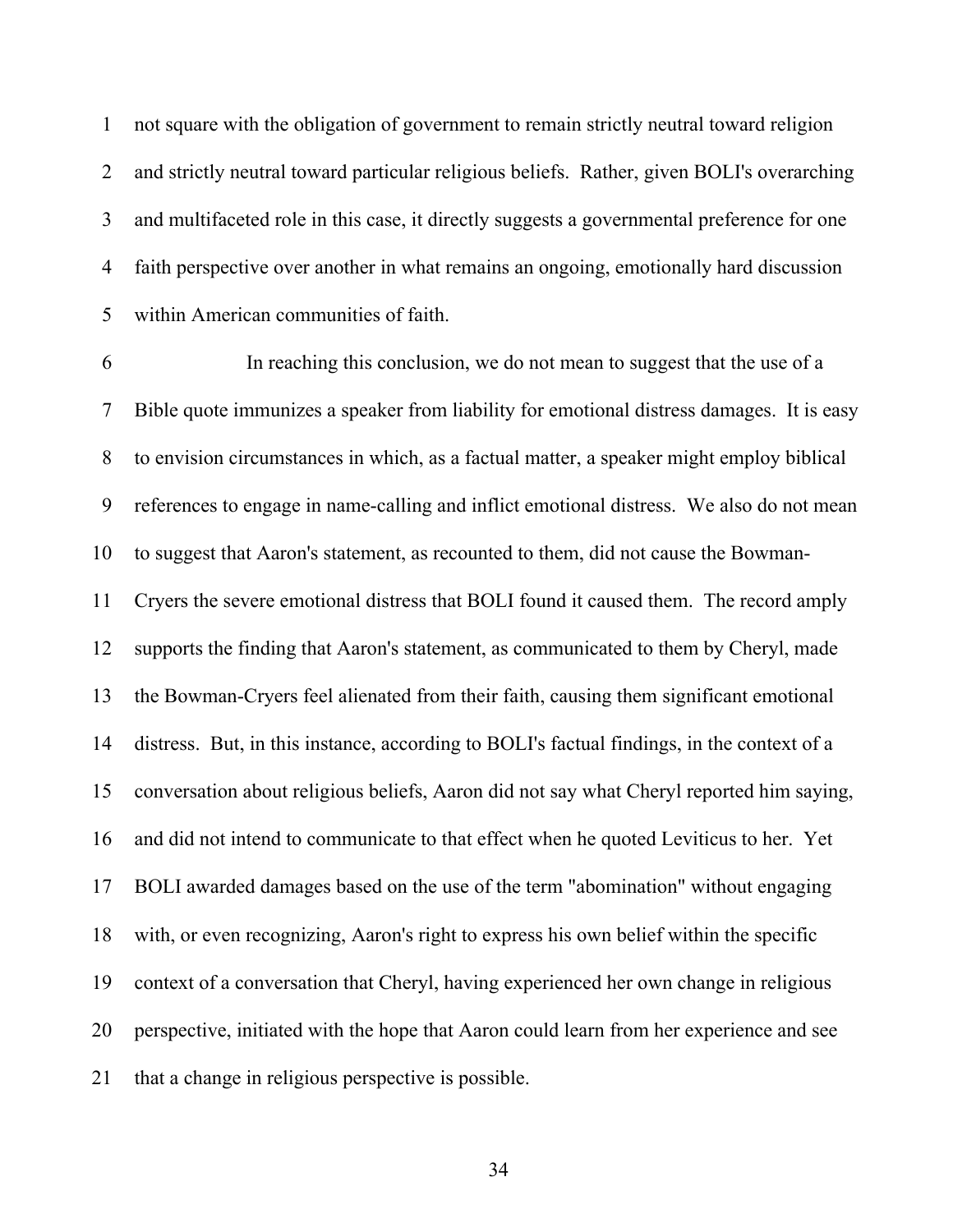1 In view of the foregoing, we conclude that, under *Masterpiece Cakeshop*, 2 the damages portion of the proceedings before BOLI did not comport with the First 3 Amendment's requirement of strict neutrality toward religion. The remaining question is 4 disposition.

5 As for the issue of liability--our conclusion that BOLI properly determined 6 that Aaron violated ORS 659A.403 by refusing service to the Bowman-Cryers and that 7 neither the state nor federal constitution prohibits the application of that neutral, 8 generally-applicable law to his conduct of denying cake-making services based on sexual 9 orientation--we adhere to our prior decision in its entirety. We do so for two reasons. 10 First, the liability issues were resolved on summary determination before 11 the agency on undisputed facts. As a result, any non-neutrality on the part of the agency 12 did not affect a fact-finding process. 13 Second, as for the law, our court reviewed all the legal questions 14 concerning liability for legal error. Applying the operative standard of review under the 15 APA, we did so without deference to BOLI on those questions of law, and we do not 16 understand the Kleins to contend that we conducted that nondeferential review in a non-17 neutral way. In that regard, by noting in *Masterpiece Cakeshop* that the Colorado Court 18 of Appeals failed to address the statements by the members of the Colorado Civil Rights 19 Commission that the Court found concerning, the Court implicitly indicated that, at 20 times, appellate-level review can ensure that a proceeding is neutral in the face of 21 potential non-neutrality by an agency adjudicator. *See Masterpiece Cakeshop*, US at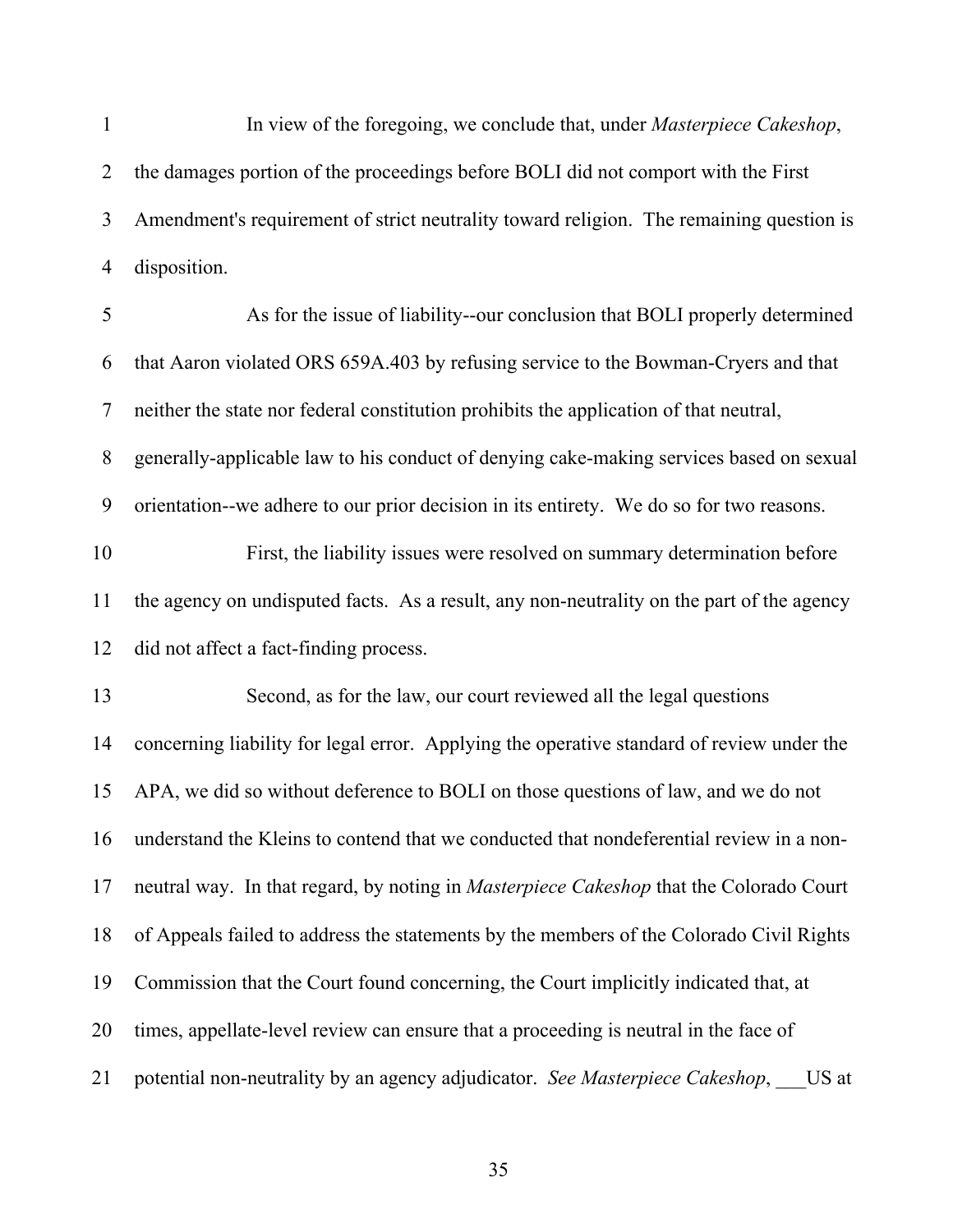1 \_\_\_, 138 S Ct at 1729-30 ("And the later state-court ruling reviewing the Commission's 2 decision did not mention those comments, much less express concern with their 3 content.").

4 We recognize that when this case was first before us, we, like the Colorado 5 Court of Appeals, did not address the aspects of the agency adjudication that we have 6 determined to be non-neutral on remand. That is because the significance of those 7 aspects of the adjudication to the Kleins' free exercise claim was not readily apparent 8 until the Supreme Court's decision in *Masterpiece Cakeshop* provided a lens to see that 9 significance. Although throughout this entire case the Kleins have challenged BOLI's 10 award of damages based on Aaron's quotation of Leviticus, and also have argued that 11 BOLI's order reflected unconstitutional targeting of religion, it was not until their 12 supplemental briefing on remand that they first linked the two arguments and pointed to 13 the damages award as indicative of that targeting. Along the same lines, as noted, 14 *Masterpiece Cakeshop* appears to represent an expansion of *Church of Lukumi Babalu*  15 *Aye*, advancing the analysis in that case, which involved a claim of non-neutrality that 16 was adjudicated on its facts in a trial court, to the context of direct appellate review of 17 agency adjudications. As a result, it would not have been readily apparent to the parties 18 when they briefed this case initially to frame their arguments in that way, or to us that we 19 should conduct that type of religious-neutrality review the first time we saw this case. In 20 other words, we do not view the failure to anticipate the approach taken by *Masterpiece*  21 *Cakeshop*, and to conduct the review that case now appears to require, as indicative of